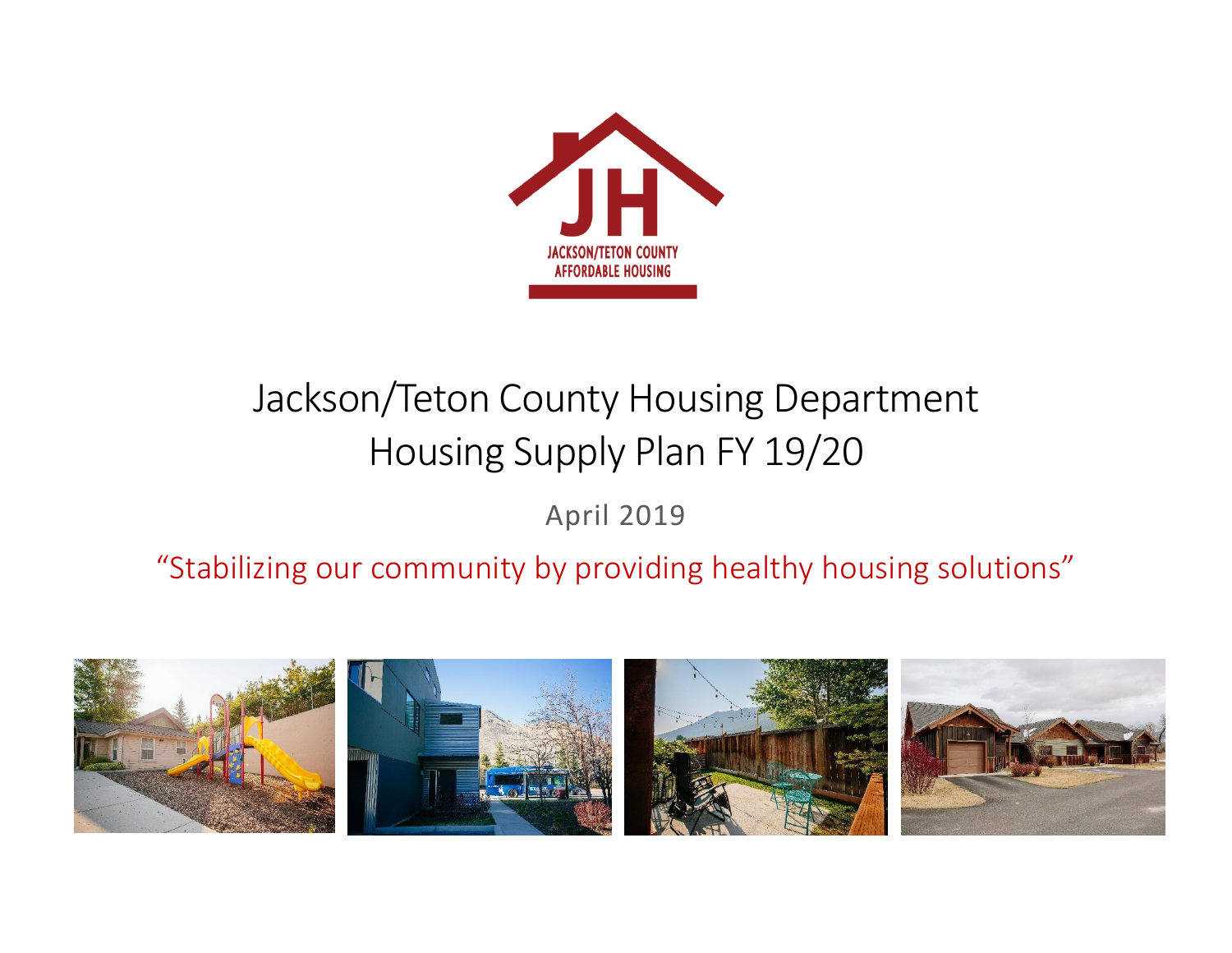#### How We Got to Now: 2012 Comprehensive Plan to 2019 Housing Supply Plan

#### 2012 Comprehensive Plan community first, resort second

•3 Common Values: •Ecosystem Stewardship •Growth Management •Quality of Life

#### 2015 Workforce Housing Action Plan (HAP) - corrective actions to regain our local workforce

•Housing Supply •Housing Management •Funding for Housing •Zoning for Housing

#### Implementation - 2016 to present

- •July 2016 Housing Director hired
- •November 2016 Compliance Specialist hired
- •November 2016 Supply Plan #1 approved
- •November 2016 One-cent tax for housing/transportation rejected; 1 of 3 housing measures on SPET approved
- •December 2016 Grove 3 development agreement approved (24 units)
- •February 2017 Redmond St. Rental development agreement approved (28 units)
- •June 2017 Housing Department customer service survey •October 2017 - Supply Plan #2 approved
- •November 2017 174 N. King Street RFP released
- •January 2018 Online Intake Form launched
- •March 2018 Developer chosen for 174 N. King Street workforce housing project (30 units)
- •March 2018 Teton County employee housing needs assessment
- •May 2018 First annual report released
- •July 2018 Housing Rules & Regulations adoption, D3-6 zoning approved, Housing LDRs approved
- •August 2018 Redmond Sreet Rentals complete (26 units!)
- •August 2018 Supply Plan #3 approved
- •October 2018 Grove 3 Phase 1 complete (8 new homes!)
- •December 208 Intake Form Report released
- •January 2019 440 W. Kelly Ave purchased
- •February 2019 440 W. Kelly Ave RFP released first joint RFP (Town & County)
- •March 2019 105 Mercill Ave RFP released

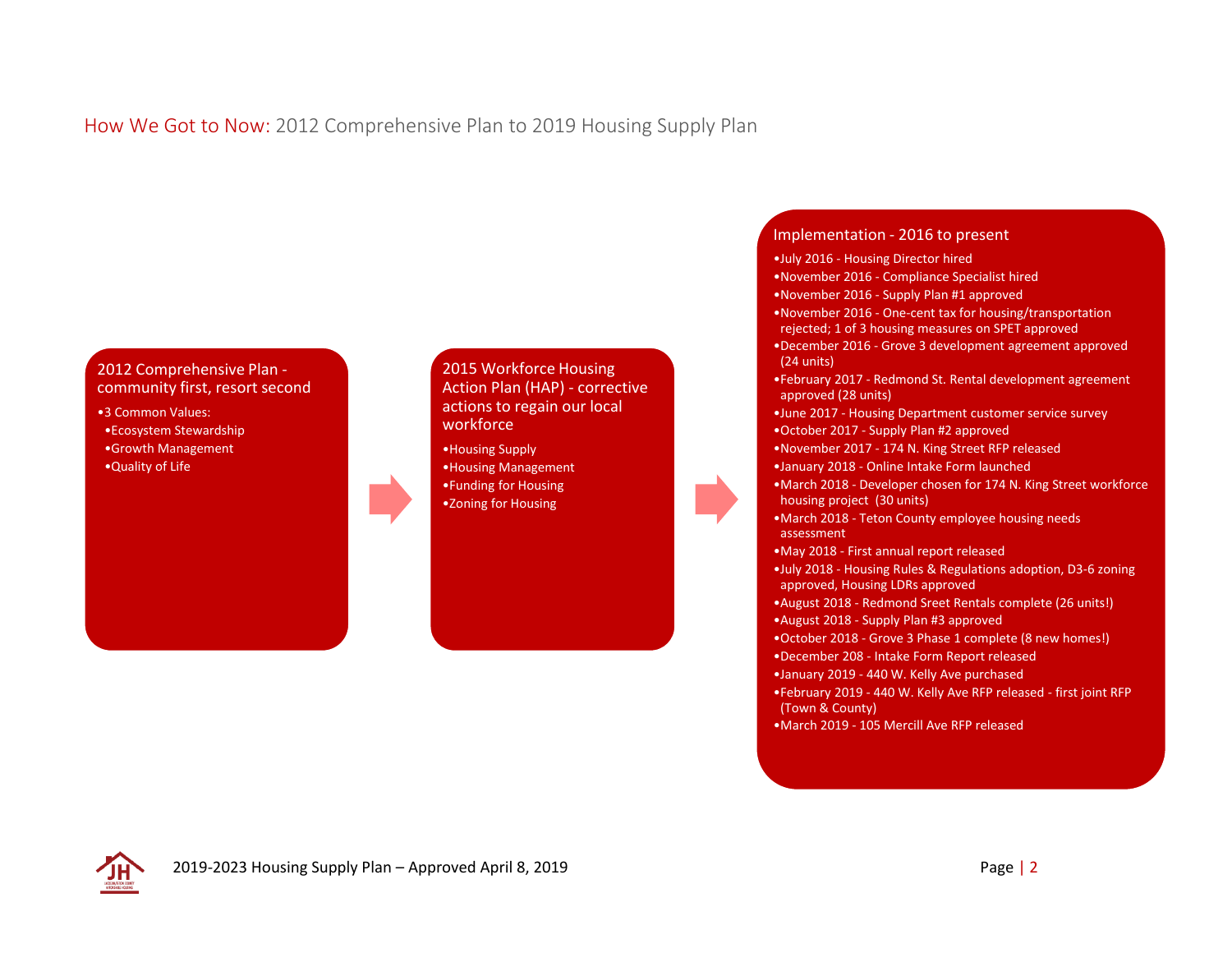In 2015, the Housing Action Plan provided a map for a community-driven course for the future of housing production, preservation, and management. It is based on policy directives from the Jackson/Teton County Comprehensive Plan and informed by eight housing studies prepared since 2007. The plan directs the Housing Director to annually produce a 5-year Housing Supply Program that specifies the amount, type, and location of housing production and preservation projects.

The 2019-2023 Housing Supply Plan is broken out into five distinct parts that, considered comprehensively, represent the Housing Supply Program.

- 1. Community Indicators / Pipeline + Goals / Current Restricted Housing Stock;
- 2. Funding for Housing / Proposed Housing Supply Program Budget
- 3. Capital Projects / Current, Proposed, Future / Other Opportunities
- 4. Capital Programs / Current, Proposed
- 5. Education & Outreach

"Ensure a variety of workforce housing opportunities exist so that at least 65% of those employed locally also live locally."

> - *Policy 5.4.A, 2012 Comprehensive Plan*

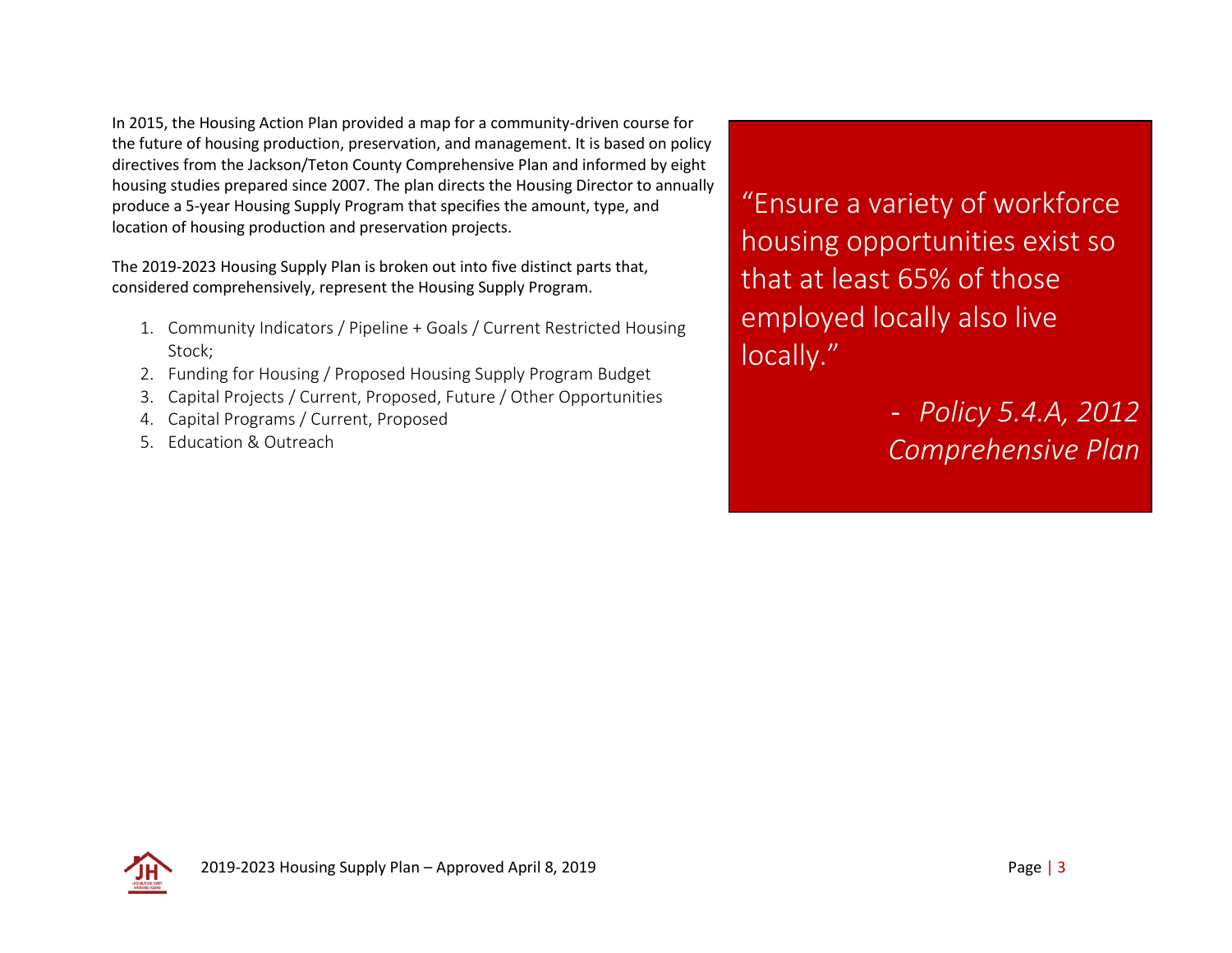# 1. Community Indicators / Pipeline + Goals / Current Restricted Housing Stock

## Community Indicators: Indicator Report

The 2012 Jackson/Teton County Comprehensive Plan is predicated on three equally important Common Values: 1) Ecosystem Stewardship, 2) Growth Management, and 3) Quality of life. For our ecosystem protection to result in a healthy environment, community, and economy, the community has committed to achieve all three goals and recognizes that the strength of our community character is derived from a commitment to all three Common Values, each in support and reliant upon the others.

Annually, the Jackson/Teton County long range planning department releases an indicator report that presents and analyzes 19 indicators related to our community's three Common Values. We use this to monitor how well we are achieving our three Common Values. The key indicator for Quality of Life is the percentage of resident workforce. Our goal is to have at least 65% of the local workforce living locally.

Key Quality of Life Indicators from the 2019 report (reporting 2017 stats) include:

- The percentage of the workforce living locally is at 57%. While the trend shows a continuing decline, the decline from 2012 to 2017 (59% to 57%) has been much more gradual than the previous five years (65% to 59%). This trend highlights the importance of zoning updates like the Affordable Workforce Housing Mitigation rates and the Town Zoning & Parking Updates, which provide a balance between demand and supply for workforce housing.
- Housing affordability has improved for a second year, when looking at all homes – though the median home still cost nearly three times what the median family can afford. This improvement in relative affordability was largely due to significant increase in median family income after years of



relatively little change to income. Meanwhile, detached single-family homes got less affordable, emphasizing the importance of smaller, multi-family units to the workforce housing supply.

- Like the last three years, only 38% of the community's housing stock is occupied by second homeowners, retirees, or left vacant. This percentage has decreased since 2010, a positive trend reflecting the construction of more than 200 deed restricted homes since 2010 as well as a growing supply of market ownership and rental units that are occupied by the workforce. 55 units restricted for the workforce were added in 2017.
- Economic growth continues to be some of the strongest in the nation. Average annual job growth since 2012 is 3.6%, compared the national average since 2012 of 2% (Bureau of Economic Analysis, 2017).

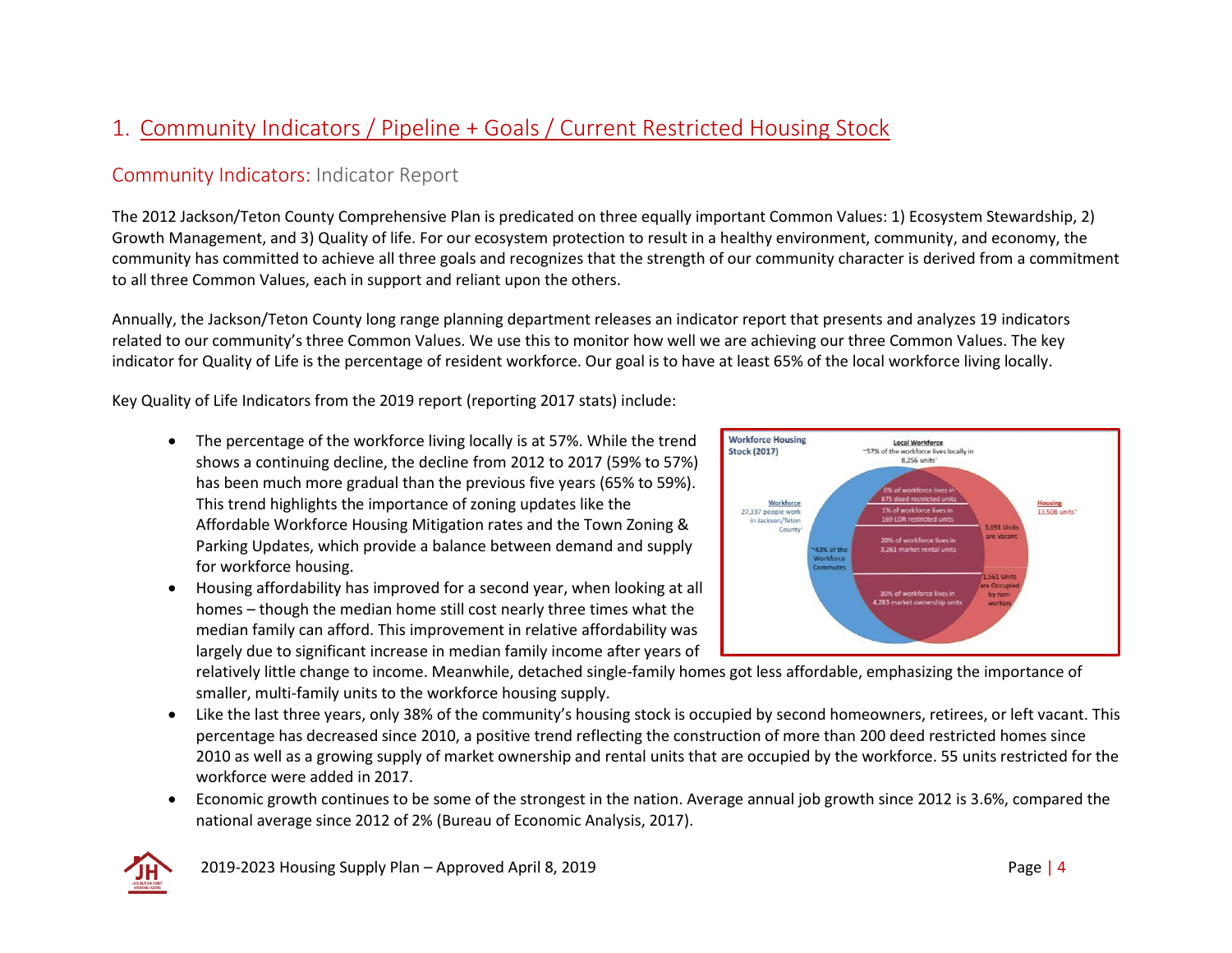#### Community Indicators: Intake Form Report

In January 2018 the Housing Department began requiring all households that wish to apply for restricted housing to complete its online Intake Form. The full report can be found online at [http://jhaffordablehousing.org/1802/Intake-Form-Report.](http://jhaffordablehousing.org/1802/Intake-Form-Report) Since the Intake Form Report was released, almost 200 new households have completed an Intake Form (for a total of 864 households). Staff reviewed this new data in early March 2019 and found that household size and income range information held steady.

Key takeaways from the 2018 Intake Form Report:

- 85% of households earn less than 120% of median family income and over 50% of all households earn less than 80% of median family income.
- 67% of households are one or two people.
- Most households have one person who has worked locally for at least seven years. 37% of households have at least one person who has worked locally for more than 10 years.

| March 2019 Intake Form Data |                            |              |                |             |                |                     |               |             |              |         |  |  |  |
|-----------------------------|----------------------------|--------------|----------------|-------------|----------------|---------------------|---------------|-------------|--------------|---------|--|--|--|
|                             |                            |              |                | 0-50 Income |                | <b>50-80 Income</b> | 80-120 Income |             | > 120 Income |         |  |  |  |
|                             | <b>Household Size Info</b> |              | Range          |             |                | Range               |               | Range       | Range        |         |  |  |  |
| <b>HH Size</b>              | #HH                        | % Total      | #HH            | % Total     | #HH            | % Total             |               | % Total     | #HH          | % Total |  |  |  |
| 1 person                    | 356                        | 41.20%       | 74             | 8.56%       | 185            | 21.41%              | 86            | 9.95%       | 11           | 1.27%   |  |  |  |
| 2 person                    | 225                        | 26.04%       | 37             | 4.28%       |                | 56<br>6.48%         |               | 84<br>9.72% |              | 5.56%   |  |  |  |
| 3 person                    | 113                        | 13.08%       | 19             | 2.20%       | 39<br>4.51%    |                     | 40            | 4.63%       | 15           | 1.74%   |  |  |  |
| 4 person                    | 112                        | 12.96%       | 17             | 1.97%       | 22<br>2.55%    |                     | 43            | 4.98%       |              | 3.47%   |  |  |  |
| 5 person                    | 39                         | 4.51%        | 15             | 1.74%       | 8              | 0.93%               |               | 11<br>1.27% |              | 0.58%   |  |  |  |
| 6 person                    | 12                         | 1.39%        | $\overline{4}$ | 0.46%       | 5              | 0.58%               | 2             | 0.23%       | $\mathbf{1}$ | 0.12%   |  |  |  |
| 7+ person                   | $\overline{7}$             | 0.81%        | $\mathbf{1}$   | 0.12%       | $\overline{4}$ | 0.46%               | 2             | 0.23%       | $\Omega$     | 0.00%   |  |  |  |
| Total                       | 864                        | $\mathbf{1}$ | 167            | 19.33%      | 319            | 36.92%              | 268           | 31.02%      | 110          | 12.73%  |  |  |  |

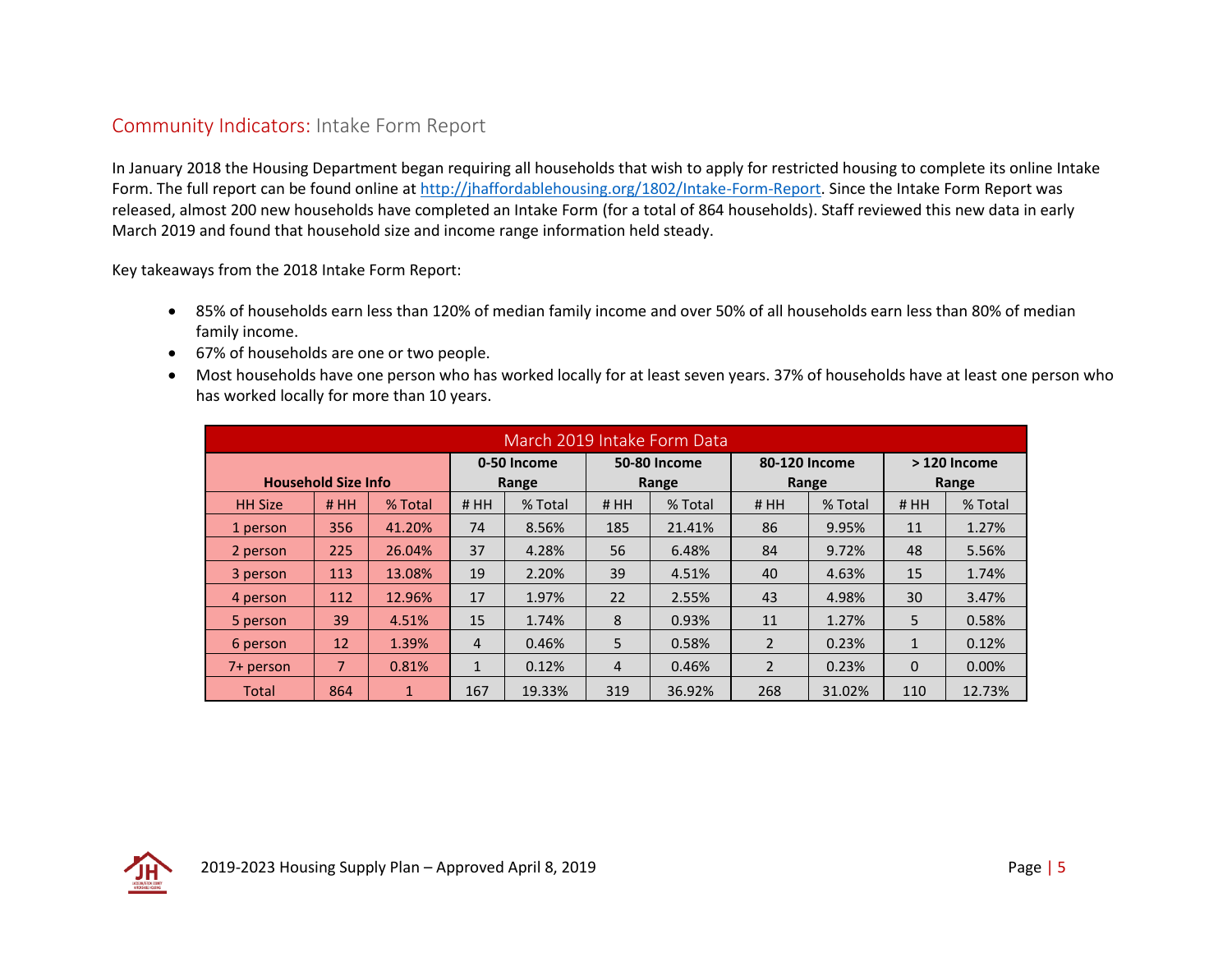## Community Indicators: Comparing the Intake Form Report & American Community Survey

The American Community Survey (ACS) is conducted annually to provide up-to-date information about the social and economic needs of communities. It is conducted by the U.S. Census Bureau who contacts over 3.5 million households across the country to participate in the survey. There are 1-year, 3-year, and 5-year estimates; we use 5-year estimates because the sample size is larger. The downside of the 5-year data set is that it takes longer for trends to show up because they are muted by previous years. The ACS data represents the entire community.

When comparing the Intake Form data and the ACS data, a few things jump out:

- 1. The ACS data reflects more two-person households, while the Intake Form data shows more oneperson households. The numbers are flopped for three and four-person households as well. But, the two data sets are consistent in that both indicate that most households are one or two people. From a supply perspective, based on the current rules and regulations related to occupancy (couples can only apply for studios or one-bedroom units), both data sets indicate that onebedroom units should be built to accommodate these households.
- 2. Looking at the data for two-person households, it is possible that the number of two-person households is lower because more twoperson households earn more than 120% of median family income and still do not know that there is a program (Workforce) for which they may qualify (since you do not qualify for Affordable housing if you earn >120% MFI).
- 3. And while both data sets indicate that most households earn less than 120% of median family income, the lower percentage of households earning <50% MFI in the Intake Form data may indicate an opportunity to expand outreach. It makes sense that the 50-120% MFI households would have the highest combination of housing need and awareness.

|                | ACS <sub>%</sub> | Intake %     |
|----------------|------------------|--------------|
| <b>HH Size</b> | <b>Total</b>     | <b>Total</b> |
| 1              | 24%              | 41%          |
| 2              | 37%              | 26%          |
| 3              | 21%              | 13%          |
| $4+$           | 18%              | 20%          |
|                |                  |              |
| <b>Income</b>  | ACS <sub>%</sub> | Intake %     |
| Range          | <b>Total</b>     | <b>Total</b> |
| $0 - 50$       | 20%              | 19%          |
| 50-80          | 15%              | 37%          |
| 80-120         | 35%              | 31%          |

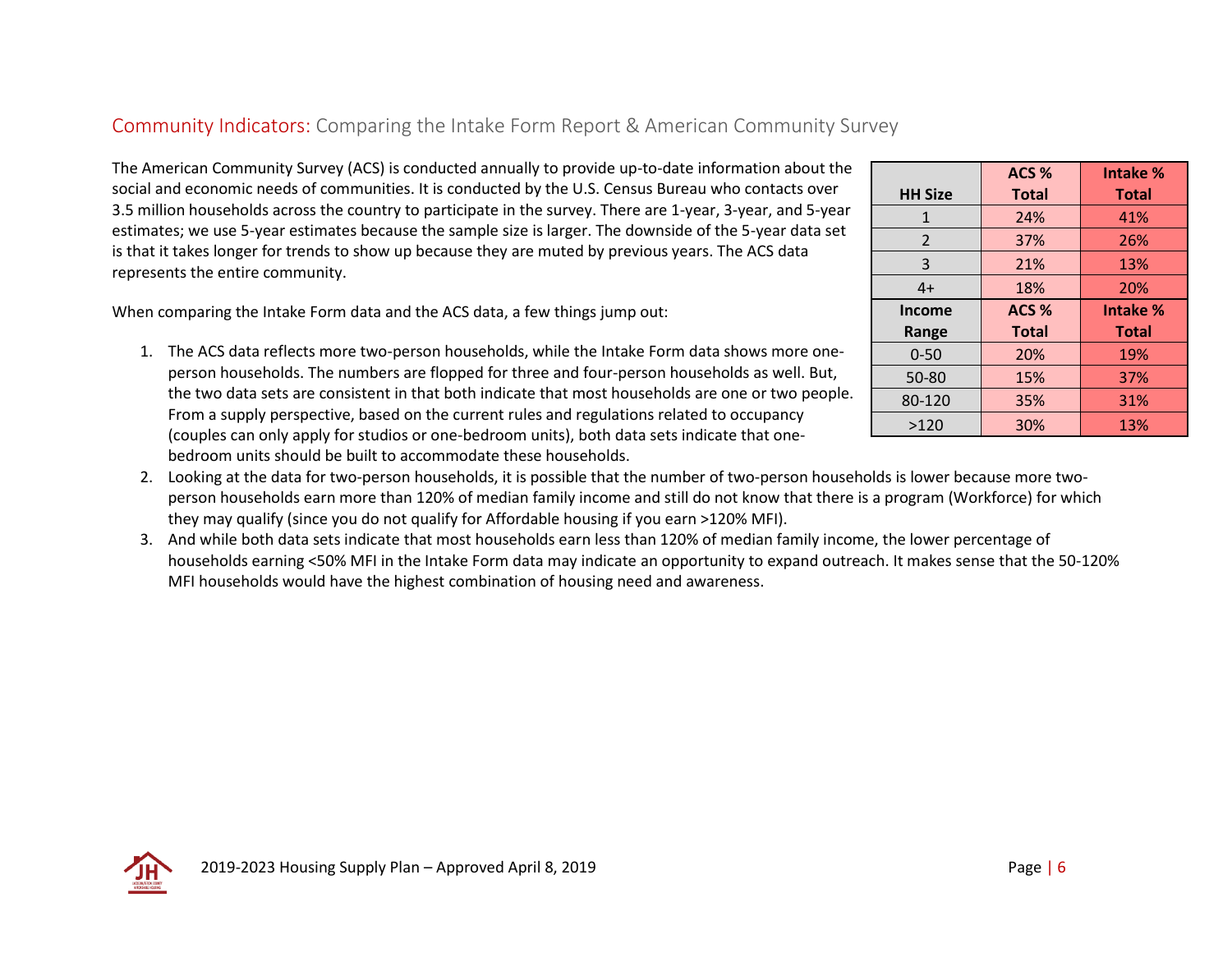#### Pipeline + Goals

As of January 1, 2019 over 600 residential units were at some stage of development: sketch plan, development plan, or building permit (see Appendix A). Of those units, we anticipate that at least 240 will serve as workforce housing. With the implementation of new zoning in the Town of Jackson, it is likely that we will see an increase of projects going straight to building permit, which could result in an increase of housing units being built, but not tracking through the multi-step process as before. Basically, we could see more developments getting built faster. Staff will track this for the 2020 supply plan.

Comparing the pipeline with our estimated annual workforce housing stock need, the largest gaps are units serving households earning <120% of median income. No units for households earning <50% of median income have been built in the past two years.

## Current Restricted Housing Stock

When determining what type and size housing to develop, staff must consider not only the demand and pipeline, but also the current supply of deed restricted housing. In FY 18/19, staff worked with Greenwood Mapping to update the housing database. As part of this project, staff was able to update and confirm the size, type, and location of deed restricted ownership units; this process is ongoing for rental units.

Below is a summary of existing ownership and rental deed restricted housing. These numbers include all restricted housing in Teton County. Comparing the existing housing stock with the demand, we begin to see that the two do not align. We have mostly one or two-person households and mostly two and three-bedroom units. To qualify to rent or own a two or three-bedroom unit, a household must consist of at least one adult and at least one dependent. Most of our one and two-person households are adults only and therefore do not qualify for two or three-bedroom units. It is because of this misalignment between demand and existing supply that staff has proposed focusing near-term efforts on building smaller units.

|                 |          |               |           | <b>Ownership Units</b> |           |                   |              |         |
|-----------------|----------|---------------|-----------|------------------------|-----------|-------------------|--------------|---------|
| <b>Bedrooms</b> | $0 - 50$ | 50-80         | $0 - 120$ | 80-120                 | Workforce | <b>Attainable</b> | <b>Total</b> | % Total |
| 1               |          | 20            | 18        | 8                      | 4         |                   | 58           | 10.84%  |
| $\overline{2}$  | 13       | 43            | 53        | 58                     | 23        | 24                | 214          | 40.00%  |
| 3               | 36       | 21            | 44        | 73                     | 29        | 46                | 249          | 46.54%  |
| 4               | $\Omega$ | $\mathcal{P}$ | 0         | 2                      | 1         | 9                 | 14           | 2.62%   |
| <b>Total</b>    | 56       | 86            | 115       | 141                    | 57        | 80                | 535          | 100.00% |
| % Total         | 10.47%   | 16.07%        | 21.50%    | 26.36%                 | 10.65%    | 14.95%            | 100.00%      |         |

| <b>Rental Units</b>                    |           |         |  |  |  |  |  |  |  |  |
|----------------------------------------|-----------|---------|--|--|--|--|--|--|--|--|
| <b>Bedrooms</b>                        | $0 - 120$ | % Total |  |  |  |  |  |  |  |  |
| Studio                                 | 55        | 16.22%  |  |  |  |  |  |  |  |  |
| 1                                      | 66        | 19.47%  |  |  |  |  |  |  |  |  |
| 2                                      | 45        | 13.27%  |  |  |  |  |  |  |  |  |
| 3                                      | 8         | 2.36%   |  |  |  |  |  |  |  |  |
| 4                                      | 0         | 0.00%   |  |  |  |  |  |  |  |  |
| Dorm Beds                              | 165       | 48.67%  |  |  |  |  |  |  |  |  |
| Total                                  | 339       |         |  |  |  |  |  |  |  |  |
| Missing: 55 ARUs, 5 Employment Rentals |           |         |  |  |  |  |  |  |  |  |

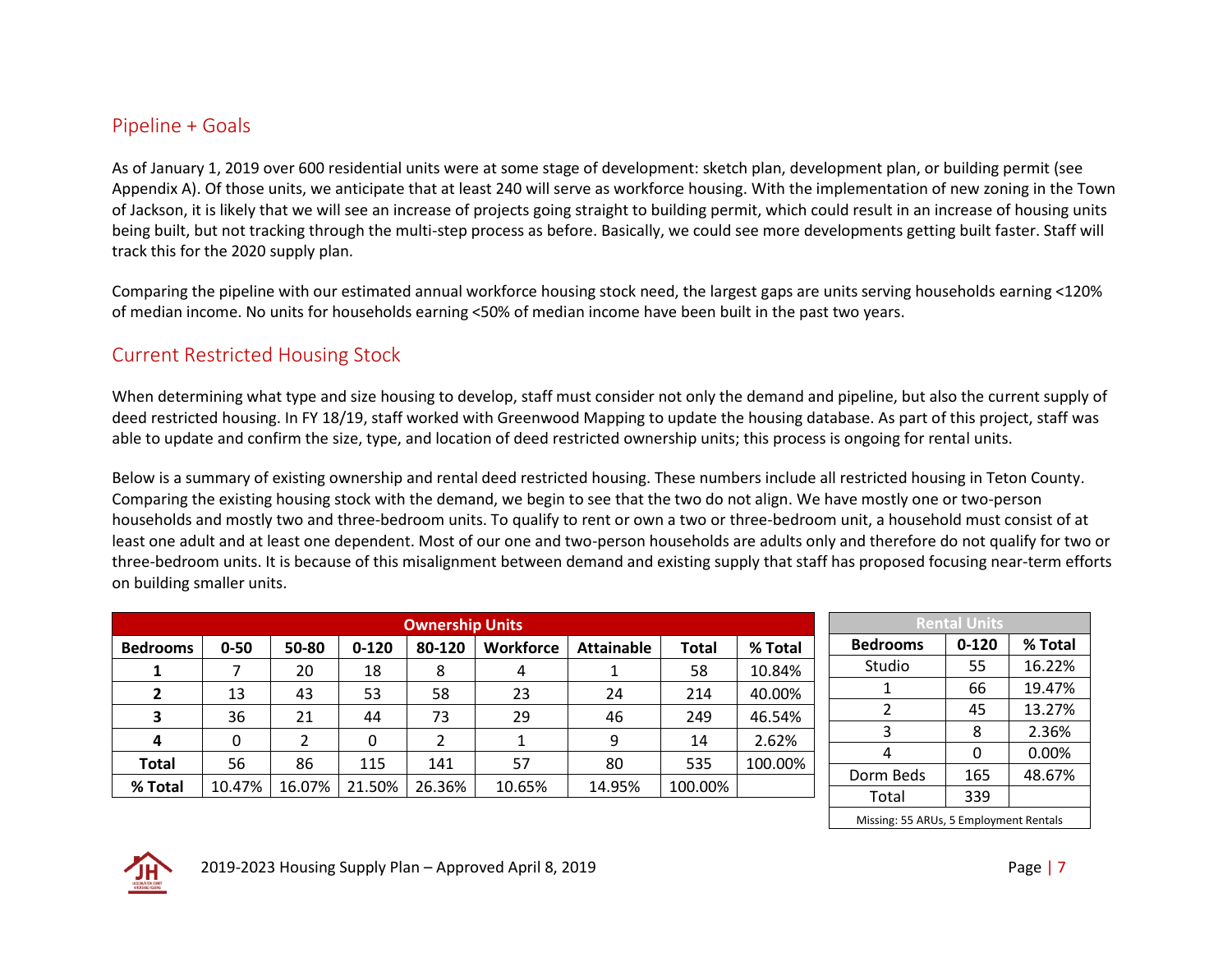# 2. Funding for Housing / Proposed Housing Supply Program Budget

The Housing Supply Program is funded by three primary sources (Town, County, fee-in-lieu); a priority from the Housing Action Plan is to expand and diversify these funding sources so that there is dedicated, sustainable funding for the community's housing goals.

Currently, funding for the Housing Supply Program comes from the County General Fund, Town General Fund, County mitigation in-lieu fees, Town mitigation in-lieu fees, and occasionally from the sale of property owned by the Jackson/Teton County Housing Authority. The Housing Supply Program funding exists in three places: 1) Town of Jackson, 2) Teton County Fund 17, and 3) the Jackson/Teton County Housing Authority Supply Program Account.

For FY 19/20, housing staff requested \$1,000,000 from the Town General Fund and \$1,000,000 from the County General Fund for the Housing Supply Program. The Town Council and Board of County Commissioners will approve their budgets in June 2019. If these requests are unfunded, staff will adjust the budget and program accordingly. The mitigation fees are estimates provided by the Town and County planning departments.

|                                                  | Proposed Budget FY 19/20 |                             |                          |                                                 |                                                            |  |  |  |  |  |  |  |  |
|--------------------------------------------------|--------------------------|-----------------------------|--------------------------|-------------------------------------------------|------------------------------------------------------------|--|--|--|--|--|--|--|--|
| <b>Funding Source</b>                            | <b>Balance</b>           | FY 19/20<br><b>Estimate</b> | <b>Total</b>             | <b>Use</b>                                      | <b>Account</b>                                             |  |  |  |  |  |  |  |  |
| Town of Jackson General Fund                     | \$558,273                | \$1,000,000                 | \$1,558,273              |                                                 | ToJ Fund Balance - Restricted for<br><b>Housing Supply</b> |  |  |  |  |  |  |  |  |
| Town of Jackson Mitigation Fees                  | \$179,659                | \$50,000                    | \$229,659                | Purchase Land - CR1,<br>CR2, CR3, NH1 - for the | ToJ Exaction - Restricted for Housing<br>Supply            |  |  |  |  |  |  |  |  |
| <b>Teton County General Fund</b>                 | \$746,531                | \$1,000,000                 | \$1,746,531              | purpose of developing<br>housing                | TC Fund 17 - Restricted for Housing<br>Supply              |  |  |  |  |  |  |  |  |
| <b>Teton County Mitigation Fees</b>              | \$3,749,988              | \$890,000                   | \$4,639,988              |                                                 | TC Fund 17 - Restricted for Housing<br>Supply              |  |  |  |  |  |  |  |  |
|                                                  |                          |                             |                          |                                                 | JTCHA Housing Supply Program                               |  |  |  |  |  |  |  |  |
| <b>JTCHA Sale of Real Estate</b><br><b>Total</b> | \$480,000<br>\$5,714,451 | \$0<br>\$2,940,000          | \$480,000<br>\$8,654,451 | <b>Preservation Fund</b>                        | Account                                                    |  |  |  |  |  |  |  |  |

Locally, opportunities exist for a Specific Purpose Excise Tax (SPET) initiative in 2019 and/or 2020. Staff will look to the Board of County Commissioners and Town Council for direction on the potential to seek SPET funding in the next 6-18 months, including what type of projects and/or bundled packages staff should prepare for consideration. Other local opportunities could include a revolving loan fund and/or a sinking

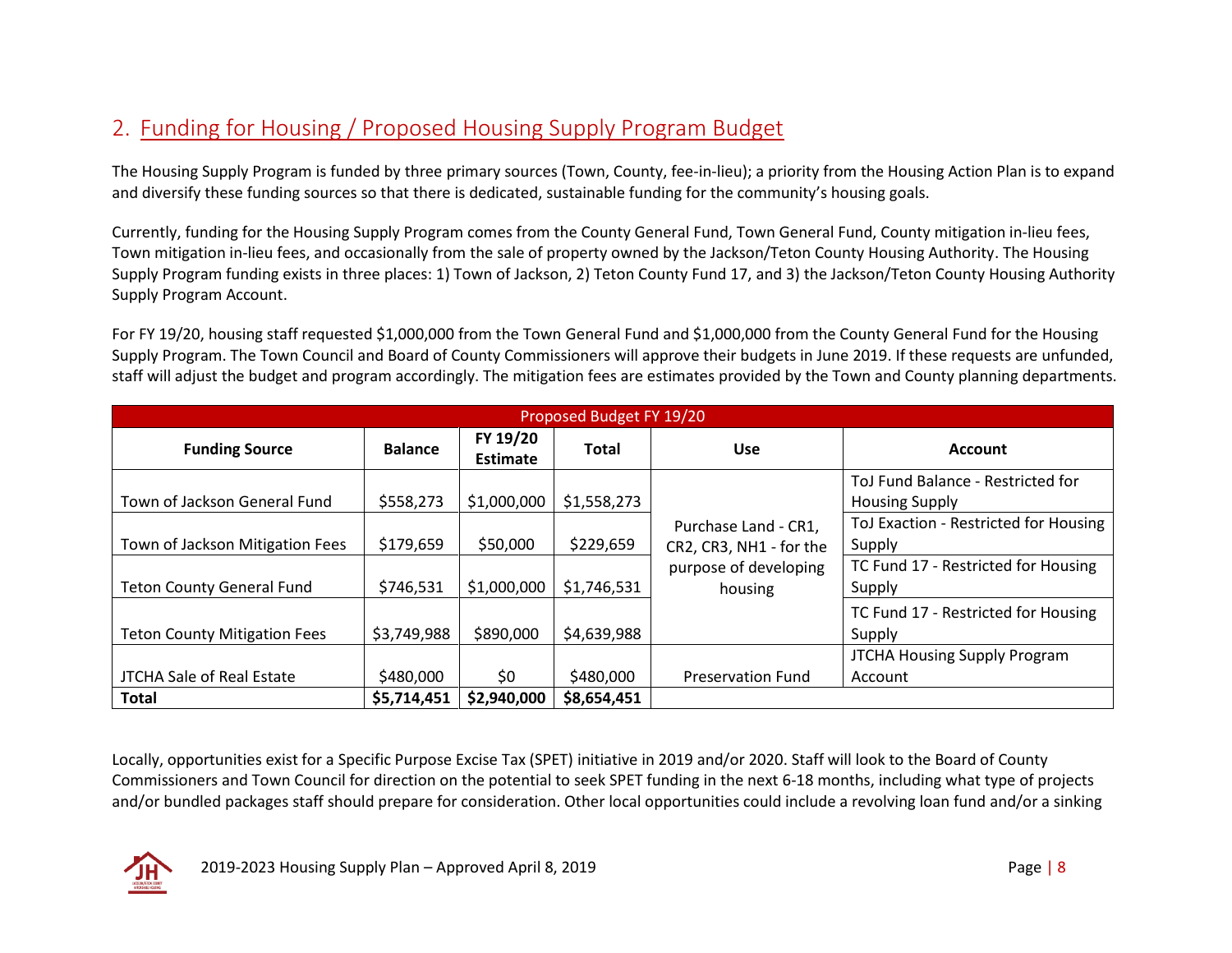fund for housing that is funded by private mission investment capital; a general tax with some portion dedicated to fund housing; and an increased lodging tax (1 cent = \$3.5m total; 2 cents = \$7m total), a portion of which could be allocated to the Housing Supply Program.

One other funding source could be the transfer and monetization of development rights (TDR). The feasibility of a TDR tool is currently being studied. Staff anticipates gaining a broader understanding of the potential uses for this tool by the end of the second quarter of 2019.

#### Funding/Budget Action Items for FY 19/20:

- Town and County allocate general funds for the Housing Supply Program.
- Sell 260 W. Broadway.
- Analyze best use for Grove Phase 1 commercial and residential spaces.
- Work with Town and County staff to identify, prioritize, and implement local funding options for housing.
- If applicable, begin implementation of one TDR project.

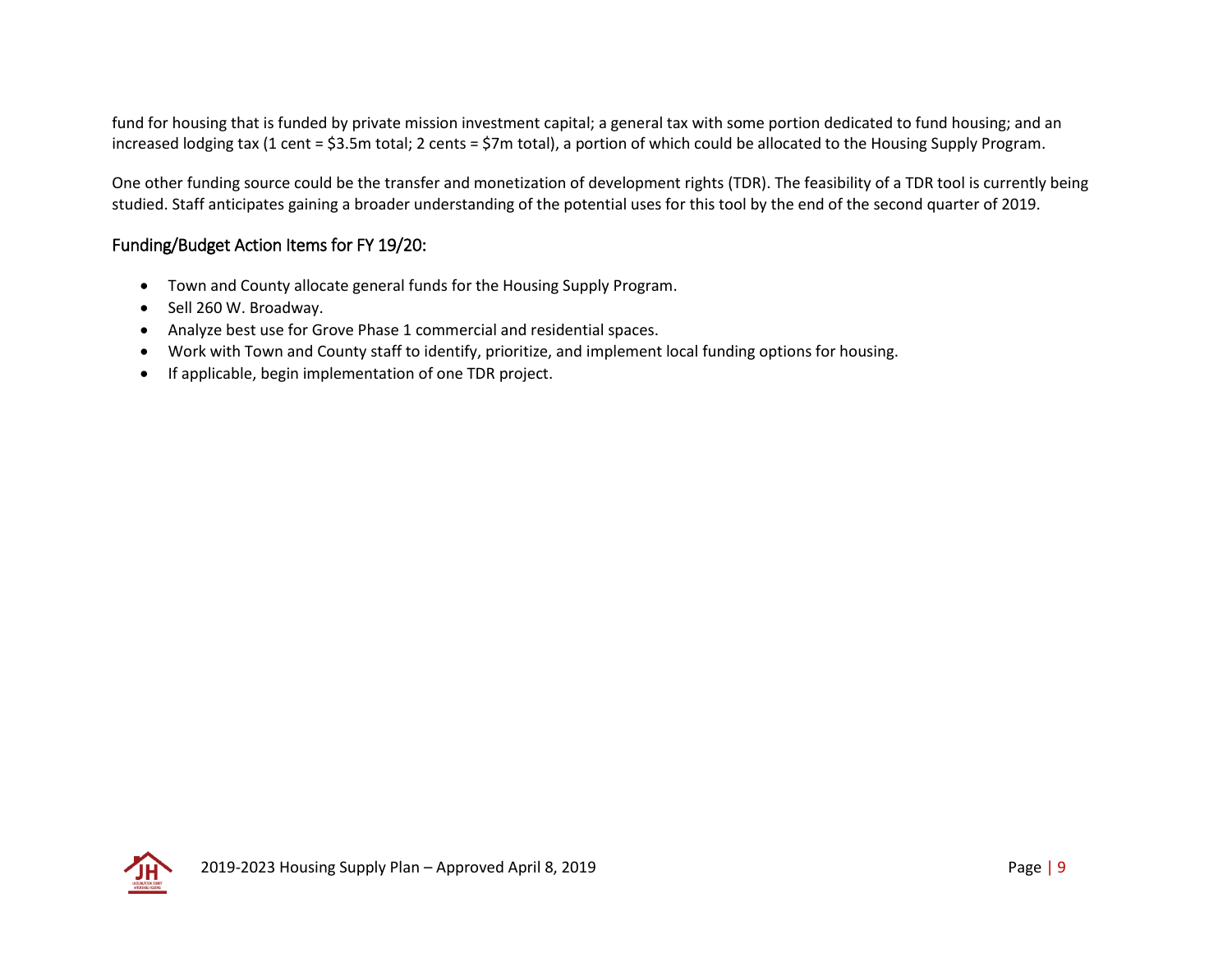# 3. Capital Projects / Current, Proposed, Future / Other Opportunities

Comparing Quality of Life indicators, demand, current capital projects, and pipeline informs future capital projects: size, type, and location.

## Capital Projects: Current

There are four capital projects on which the Housing Department is working that are in some phase of development and one project that is being led by the Jackson/Teton County Parks & Recreation Department. In total, these projects represent at least 109 deed restricted units.

In 2018, two capital projects were completed: Redmond Street Rentals (26 rental units) and Grove Phase 3, Phase 1 (8 ownership units).

- 1. Grove Phase 3 This project is a partnership with Habitat for Humanity that will result in 24 low-income ownership units. The JTCHA provided \$1,128,000 in land for the project and Teton County will provide up to \$1,300,000 in funding for infrastructure at the site. Public investment is estimated at \$101,167/unit.
- Current Projects Housing Department **Project # Units Completion** Grove 3 - Phase 2  $8 \mid 2020 \text{ Q1}$ Grove 3 - Phase 3  $\begin{array}{|c|c|c|c|c|c|c|c|c|} \hline \end{array}$  8  $\begin{array}{|c|c|c|c|c|c|c|c|c|} \hline \end{array}$  2021 Q2 174 N. King Street Rentals | 30 | 2020 Q4 440 W. Kelly Ave 15 2020 Q3 105 Mercill Ave 22 2021 Q3 Current Projects - Other Town/County Agencies 400 West Snow King 26 2019 Q4
- 2. 174 North King Street This project is a partnership with Westmount Development Group that will result in 30 low-income rental units. The Town of Jackson provided approximately \$2,000,000 in land for the project and Westmount is seeking Low Income Housing Tax Credits (LIHTC) to fund the balance of the project cost. LIHTC allocations will be announced in July 2019. Public investment is estimated at \$67,000/unit, assuming LIHTC allocation. The "fill the box" workforce housing tool is being used to develop this site.
- 3. 440 West Kelly Avenue This project represents the first joint Request for Proposals issued by the Town and County. The Housing Authority owns the land, which was purchased in January 2019 for \$1,700,000 using Housing Supply Program funds (45% from Town, 55% from County). The RFP states that a minimum of 15 units must be built. Responses are due April 5, 2019; a partner will be chosen at the May 2019 JIM. Assuming 15 units are built, public investment per unit is estimated at \$115,000/unit.
- 4. 105 Mercill Avenue The Request for Proposals for this project was released March 6, 2019. Responses are due May 23, 2019; a partner will be chosen at the June 3, 2019 Board of County Commissioners regular meeting. Teton County has owned the property since 1981.
- 5. 400 West Snow King This project will provide 26 rental employee housing units for the Town and County. The total project cost is estimated at \$4,100,000 with \$2,900,000 coming from the 2016 SPET and the remaining \$1,200,000 from the Town and County general funds. Public investment is estimated at \$157,692/unit.

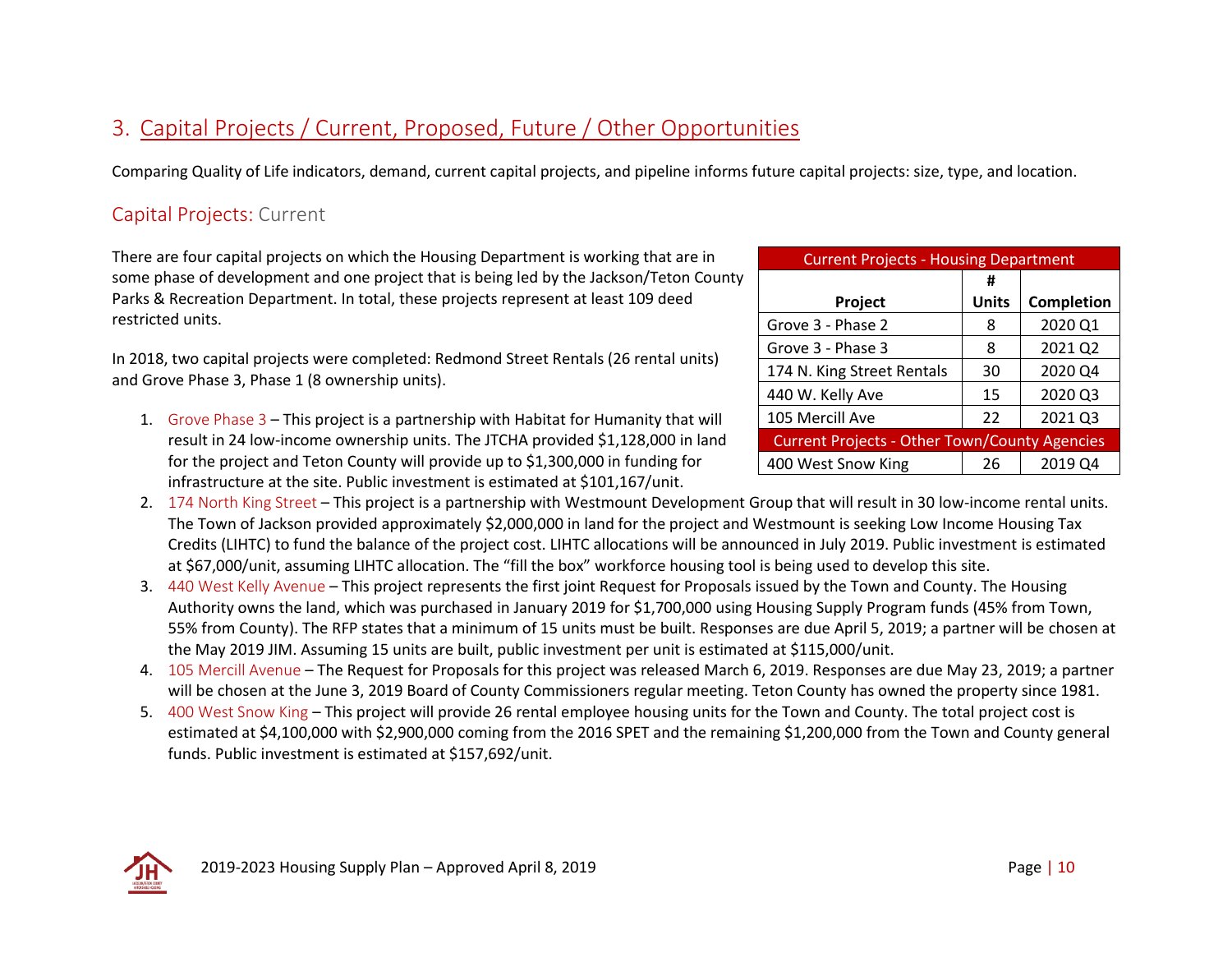## Capital Projects: Proposed & Future

Two projects are identified to go out to RFP in FY 19/20: Karns Meadow Tract 4 and a future land purchase site that is not yet determined. The Jackson/Kelly project will take significant staff time as well but is not expected to go out to RFP until the fourth quarter of 2020 at the earliest. Depending on how the Board of County Commissioners approach the Aspens Complete Neighborhood zoning update and/or potential Comprehensive Plan update, 3590 North Kennel Lane (Raines) could go out to RFP in late 2020 or will be sold.

Karns Meadow Tract 4. The Town of Jackson owns this property, which is located on the east side of Karns Meadow, across from the fairgrounds on Flat Creek Drive. The property is not yet platted and an environmental assessment (EA) of the entire Karns Meadow is underway. Staff believes the EA will be complete by the end of the first quarter of 2019. Once the results from the EA are received, and assuming the analysis suggests that housing is an appropriate use at this site, staff recommends that Town plat the property as three lots and zone it NH-1 to match the surrounding neighborhood.

NH-1 zoning allows for the utilization of the "fill the box" workforce housing tool. Town staff has expressed a desire to build Town employee housing at this site, which can be written into the RFP to develop the site.

#### Timeline

- Plat Property 2019 Q3
- Release RFP 2019 Q4
- Award Project 2019 Q1
- Project Complete 2021 Q4



Land Acquisition. Housing Department staff will continue to pursue the acquisition of appropriately zoned and located property for the purpose of developing workforce housing. Land that is zoned NH-1, CR-1, CR-2, or CR-3 will be sought because the "fill the box" workforce housing tool can be used. Land that is contiguous to other Town or County-owned land will be most desirable. A Town/County lands inventory was conducted last year (Appendix B) and staff has identified several Town, County, or JTCHA-owned properties as potential locations for future workforce housing development. Staff recognizes that some of these options are potentially controversial and will require other considerations and that others simply may not be a fit for workforce housing. Staff will complete a public/semipublic lands inventory to further inform this work.

Jackson/Kelly Project. Teton County owns four lots at the corner of Jackson and Kelly Streets. Staff continues to work closely with an adjacent landowner who has committed to provide an additional six lots towards a partnership for a workforce housing project that could result in up to

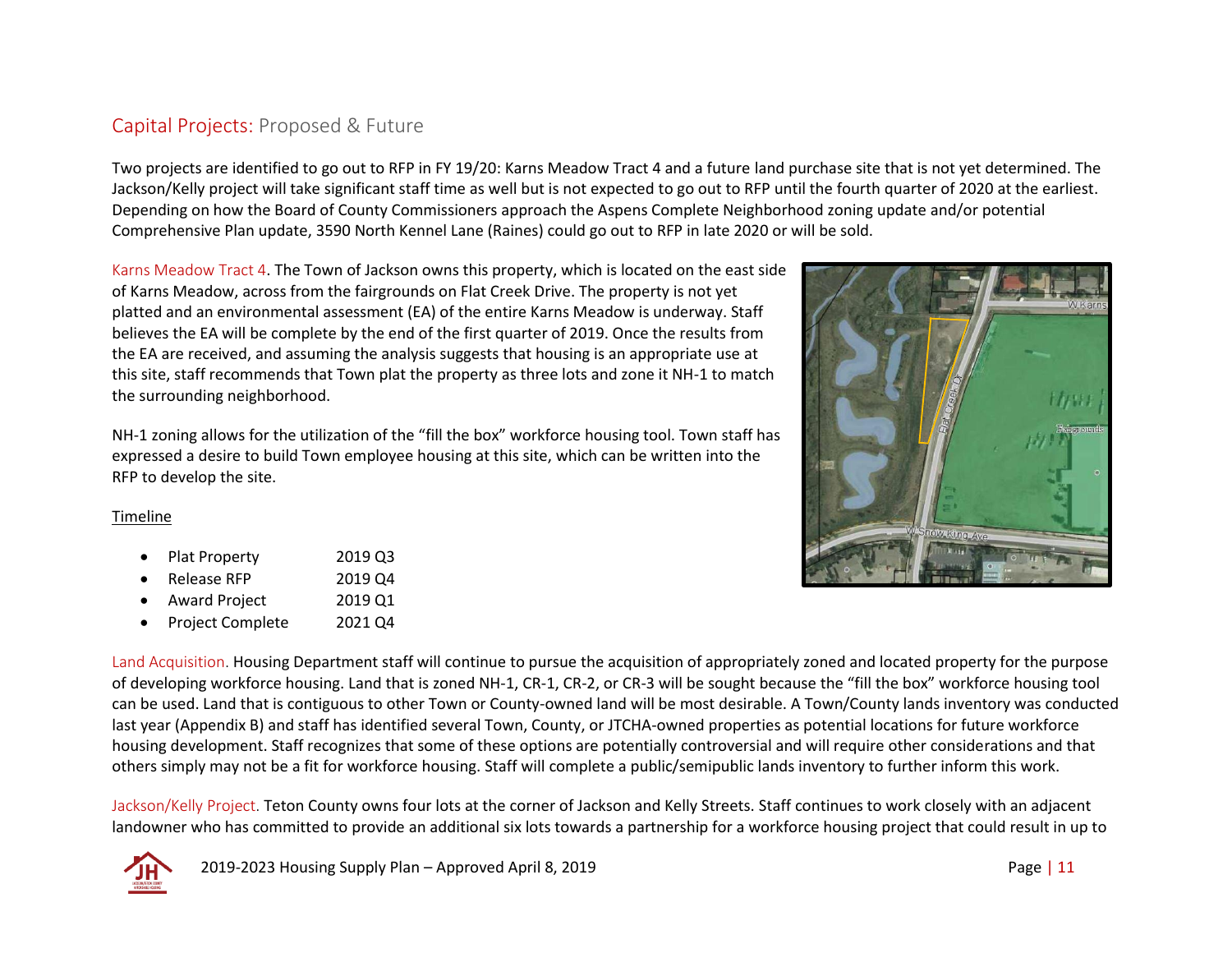140,000 square feet of housing. Staff anticipates the earliest an RFP can be released is the fourth quarter of 2020. This RFP is slated for rental housing.

3590 North Kennel Lane (Raines). This 5-acre JTCHA-owned property is located on Moose-Wilson Road in the Aspens Complete Neighborhood, close to mass transit and to Teton Village. It was purchased in 2006 using SPET funds for the development of affordable housing. At the time of purchase, the Affordable Housing PUD tool existed. A moratorium on PUD-AH development was put in place on May 6, 2008 and the tool was removed by the BCC on March 26, 2010.

The property is currently zoned Neighborhood Conservation (NC) and is surrounded by Business Conservation, NC, and Auto-Urban Commercial (AC) zoning. As it is currently zoned, the property allows for a single-family residence.

A zoning update was scheduled for FY19/20, but given decreased capacity in the County planning department, this timeline has been delayed by six to 18 months. The BCC has several options to consider for the property:

- $\triangleright$  Rezone to Suburban, which will allow a maximum of 20, quarter-acre lots, on which one house would be allowed (20 units max).
- ➢ Rezone to AR, which could result in an AR subdivision that allows for one house and two ARUs per 7500 SF lot, which could result in a maximum of 29 lots (87 units max).
- ➢ Rezone to AC, which would mean that dormitory use is by-right and could result in a maximum of 150 rooms.
- $\triangleright$  Update the zoning but provide no increase to the density allowed. In this case, staff recommends selling the property and using the sales proceeds to fund the Housing Supply Program.

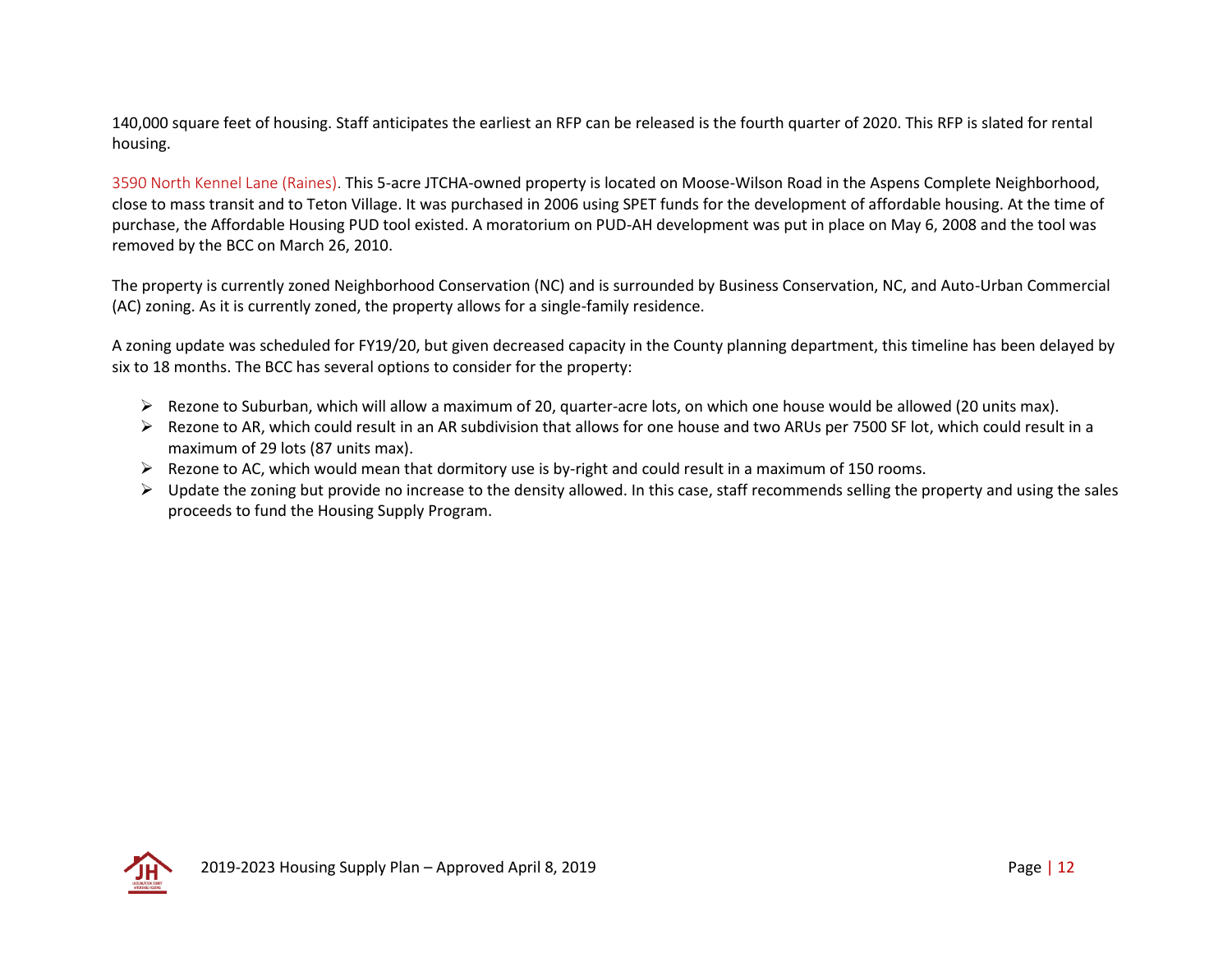## Capital Projects: Other Opportunities

The model set forth in the 2015 HAP is predicated on purchasing land, partnering with the private sector to develop workforce housing on that land, and preserving existing housing stock. Since the HAP's adoption, staff has focused on developing Town and County owned property, while also looking for potential property to purchase. In early January 2019, the Town and County made their first purchase with Housing Supply Program funds: 440 W. Kelly Avenue. This property is zoned NH-1 and is slated to be developed over the next 18 months. While staff is excited about this project, the reality remains that funding is scarce and unreliable and buying land may not always be an option.

With this in mind, staff has been pursuing other opportunities to develop workforce housing.

400 W. Snow King Avenue & 55 Karns Meadow. The Town Planning Director, Jackson/Teton County Parks & Recreation Director, START Director, Town Public Works Director, Jackson/Teton County Fire/EMS Chief, County General Services Director, and Jackson/Teton County Housing Director met last November to begin discussions about the future uses for 400 West Snow King Avenue and the timeline to accomplish these. Based on preliminary analysis, staff determined that a series of moves must be accomplished before housing can be built on the eastern portion of the property. These could include moving the public works fleet maintenance to 55 Karns Meadow Drive (where START is located), completion of Parks & Rec Phase 2, completion of Fire Station #1, and moving the Fair Exhibit Hall. Because the future of this site depends on the future of 55 Karns Meadows where the START building is located and where fleet maintenance will hopefully live, staff proposes working on a holistic plan for the two sites that includes developing housing at both. The Housing Department requested \$10,000 in capital improvement funds from the Town of Jackson to help fund a planning process for the project.

This work will be a part of a larger Karns Meadow Master Plan that includes planning for the future uses at 55 Karns Meadow Drive, Karns Meadow, the Fairgrounds, and 400 W. Snow King Drive, along with a discussion about water quality in the Flat Creek Corridor. The Town will drive this larger planning project and housing staff will work closely with the Town Manager to support and inform this work as it relates to housing.

Partnerships – Employer Roundtable. Over the past year staff has spoken with many local employers who seek housing for their employees. Based on these discussions, staff believes the best role for the public to play is as a clearinghouse/coordinator to organize and catalyze negotiations and partnerships amongst employers. To this end, housing department staff released a survey for local employers in March 2019 to gauge interest, capacity, and compatibility. In May 2019 roundtable discussions will begin with the purpose of identifying partnerships and moving privately-led housing projects forward.

Workforce Housing State Park. This project represents a potential partnership with the Bridger-Teton National Forest; Wyoming State Parks, Historic Sites & Trails; and the Town of Jackson and Teton County. Other partners could include Wyoming Pathways and the Teton Village Association. The basic concept relies on the BTNF either long-term leasing or giving land to either the State of Wyoming or Teton County. The land would then be developed into a State Park and housing would be built on-site and would provide homes to locals in exchange for their

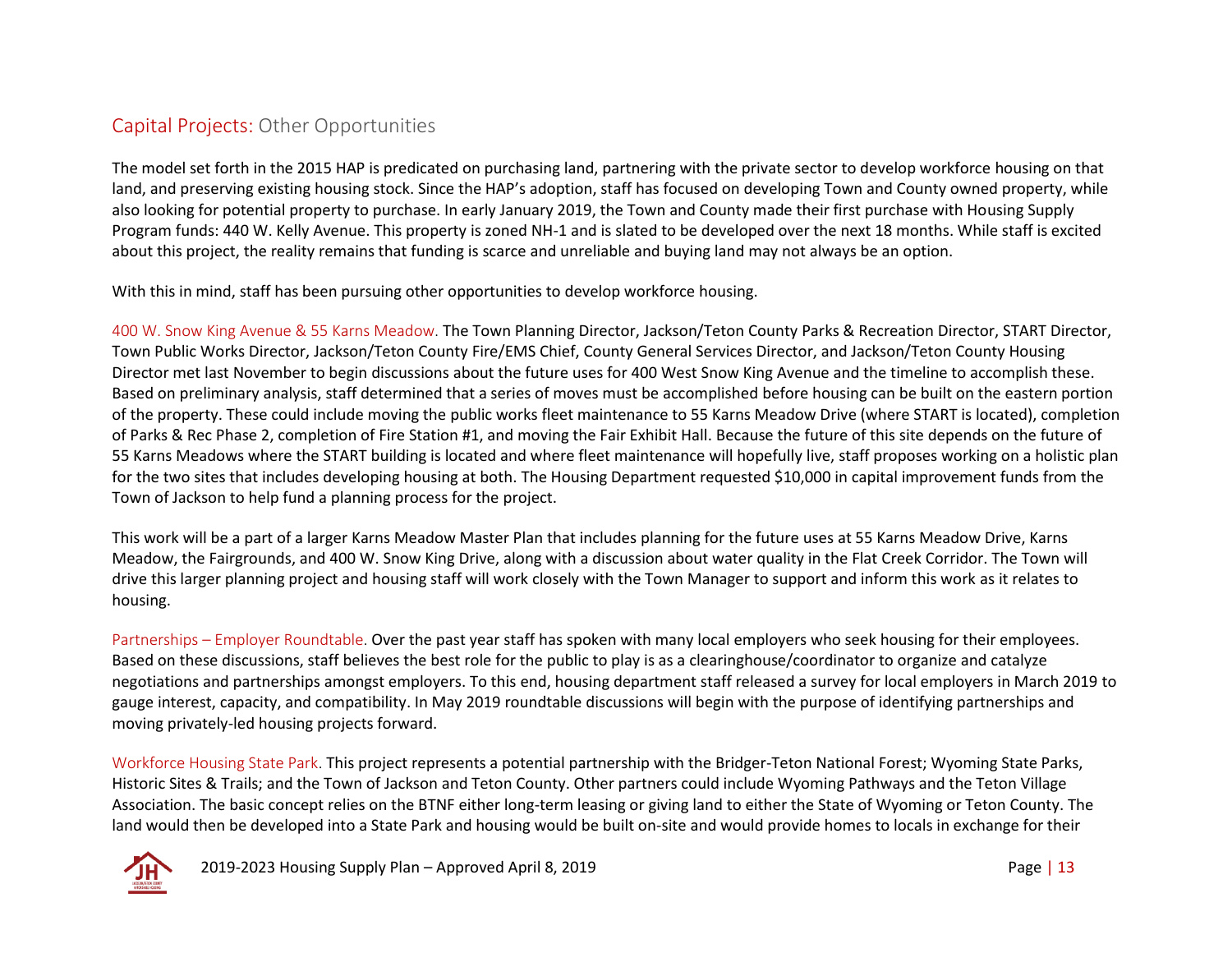donated time serving the park. Site visits to determine the most desirable location for such a park are being scheduled for late spring/early summer.

#### Capital Projects Action Items for FY 19/20:

- Begin construction of housing at 440 W. Kelly Avenue.
- Choose a development partner to build housing at 105 Mercill Avenue. Assist the Jackson Hole Historical Society & Museum in moving the existing historic structures off site.
- Begin construction of housing at 174 N. King Street.
- Develop, release, and award RFP for Karns Meadow Tract 4.
- Complete public/semipublic lands inventory.
- Acquire appropriately zoned land and release RFP to develop workforce housing on it.
- Continue working on the Jackson/Kelly Project partnership and define a timeline for development.
- Work with other Town and County staff to master plan 400 West Snow King Avenue and include 55 Karns Meadow in this process.
- Continue working with regional employers to develop concepts and opportunities to partner to build workforce housing.
- Continue developing the concept of a Workforce Housing State Park in Teton County, Wyoming.

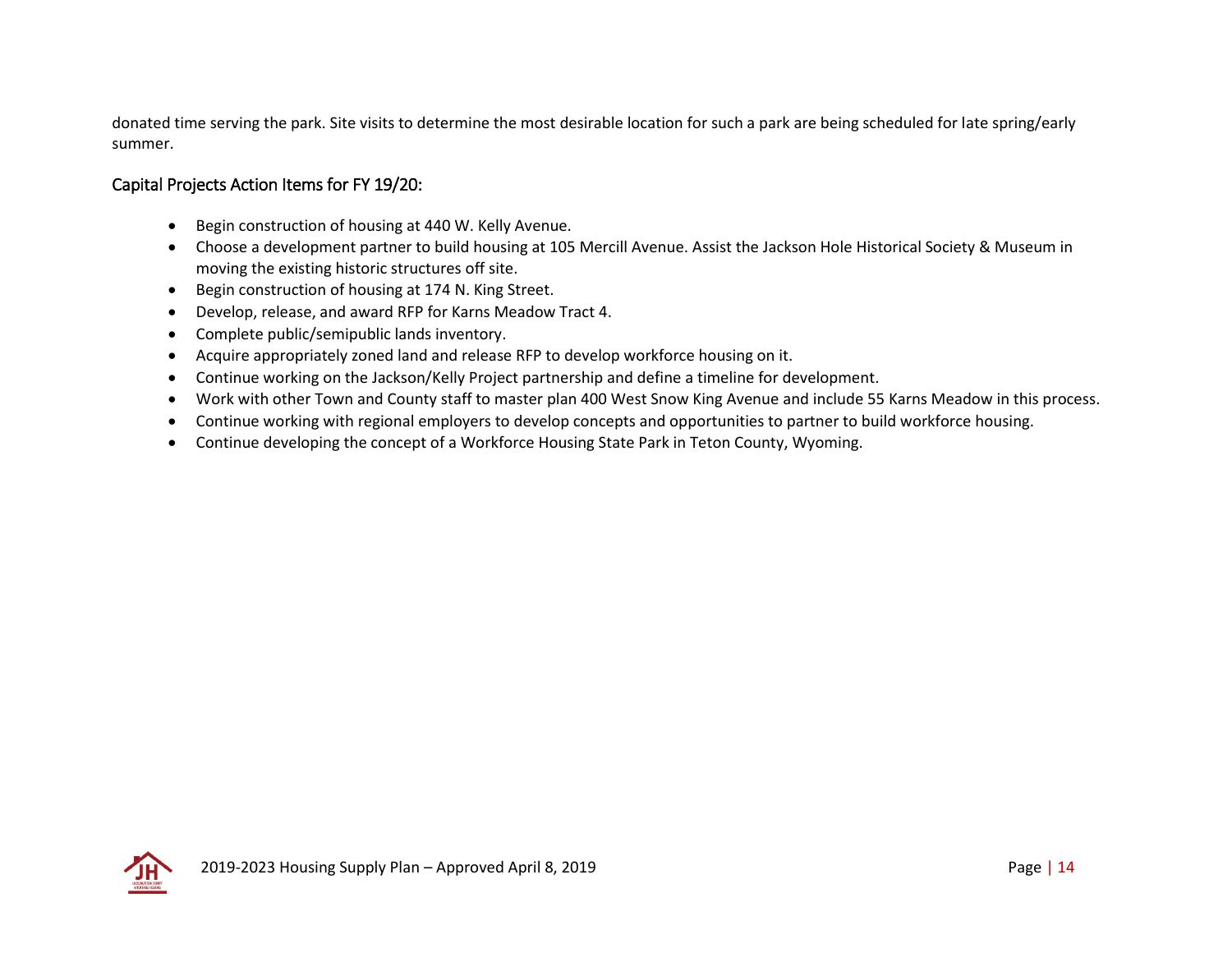# 4. Capital Programs / Proposed & Future

Annually, the Housing Supply Plan has identified capital programs meant to increase or preserve workforce housing stock. Each year, staff has experienced barriers to implementing these programs. So, for this year, staff proposes one capital program to formally implement and one capital program to analyze for potential implementation next year.

## Capital Programs: Proposed

Preservation Fund. The Workforce Housing Action Plan (HAP) directs staff to preserve existing workforce housing stock. In 2019, JTCHA successfully purchased 4307 Sage Meadow Road – a home with a restriction that was set to sunset in 2020 – removed the sunset and sold to a qualified household. This is the first preservation purchase that has been made since the HAP's adoption in late 2015.

Using the funds from the sale of JTCHA real estate, staff proposes piloting a Preservation Fund that provides funding to purchase permanent deed restrictions on existing housing units. The fund will be utilized in two primary ways to begin:

- 1. Purchase sunset clauses. Approximately 90 units have deed restrictions that will sunset sometime in the next one to 10 years. Staff will pursue the purchase of these sunsets.
- 2. Purchase deed restriction at closing. The fund may also be utilized to provide down payment assistance to homebuyers in exchange for a permanent deed restriction.

If the Preservation Fund is successful, staff will bring a proposal to increase funding and implementation for the fund in FY 20/21.

#### Capital Programs: Future

Accessory Residential Unit (ARU) Fund. The Housing Supply Board has been discussing opportunities to create an ARU fund that provides homeowners with low-cost financing to develop an ARU on their property. The HSB and staff will continue to analyze the efficacy of this type program and define a pilot for implementation in FY 20/21.

#### Capital Program Action Items for FY 19/20:

- Develop, implement, and monitor a Preservation Fund to preserve existing housing stock.
- Research, analyze, and possibly define a pilot ARU Fund that can be implemented in FY 20/21.
- Analyze and compare the effectiveness of each housing supply tool and present finding and recommendations to the Town Council and Board of County Commissioners.

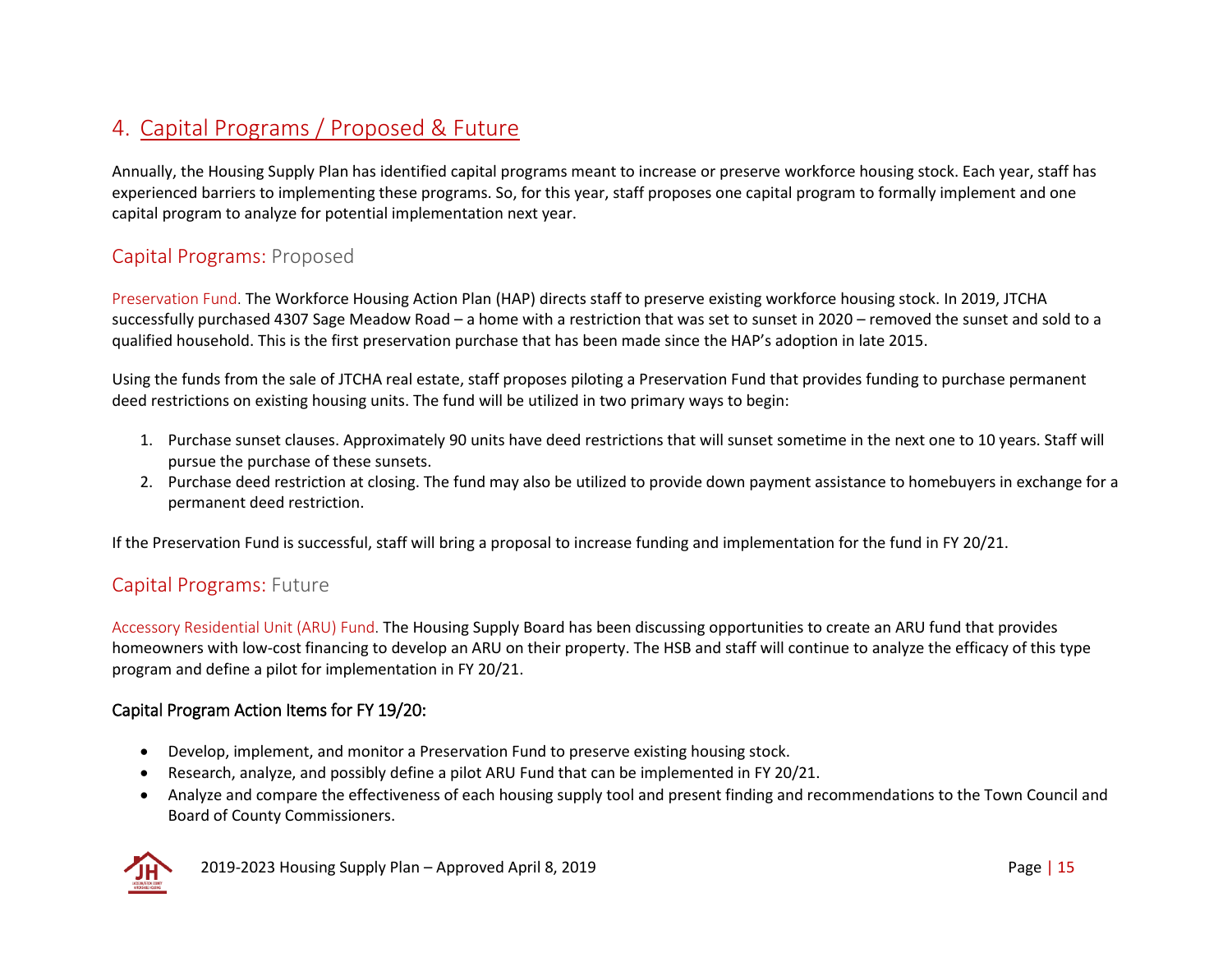# 5. Education & Outreach

Education and outreach programming are essential to the success and responsiveness of the Housing Supply Program. The Housing Department regularly provides educational presentations for employers and their employees, civic organizations, and business groups. The department also consistently provides information through its online presence – social media (Facebook, Twitter, LinkedIn, Instagram), quarterly electronic newsletters to our email list of over 2,000 individuals, and our website.

Spanish-language outreach is another important facet of our communications strategy. The department regularly partners with the Teton County Library and One 22 to conduct this outreach and encourage families to complete and update their online Intake Forms. We seek feedback through targeted outreach and have implemented a text message alert system that is provided in both English and Spanish.

Annually, the department will transition from publishing multiple reports (Intake Form report, annual report, housing stock portfolio) to publishing one report in the second quarter of each year that provides all of that information. This will consolidate the information and hopefully make it easier to find.

Beginning in April 2019, housing department staff is holding monthly office hours at locations around town to encourage feedback, provide education, and help community members complete their online Intake Form.

#### Education & Outreach Action Items for FY 19/20:

- Produce four quarterly e-newsletters.
- Publish Housing Report that includes all annual data.
- Continue Spanish-language outreach.
- Monthly, hold office hours at locations throughout the community.

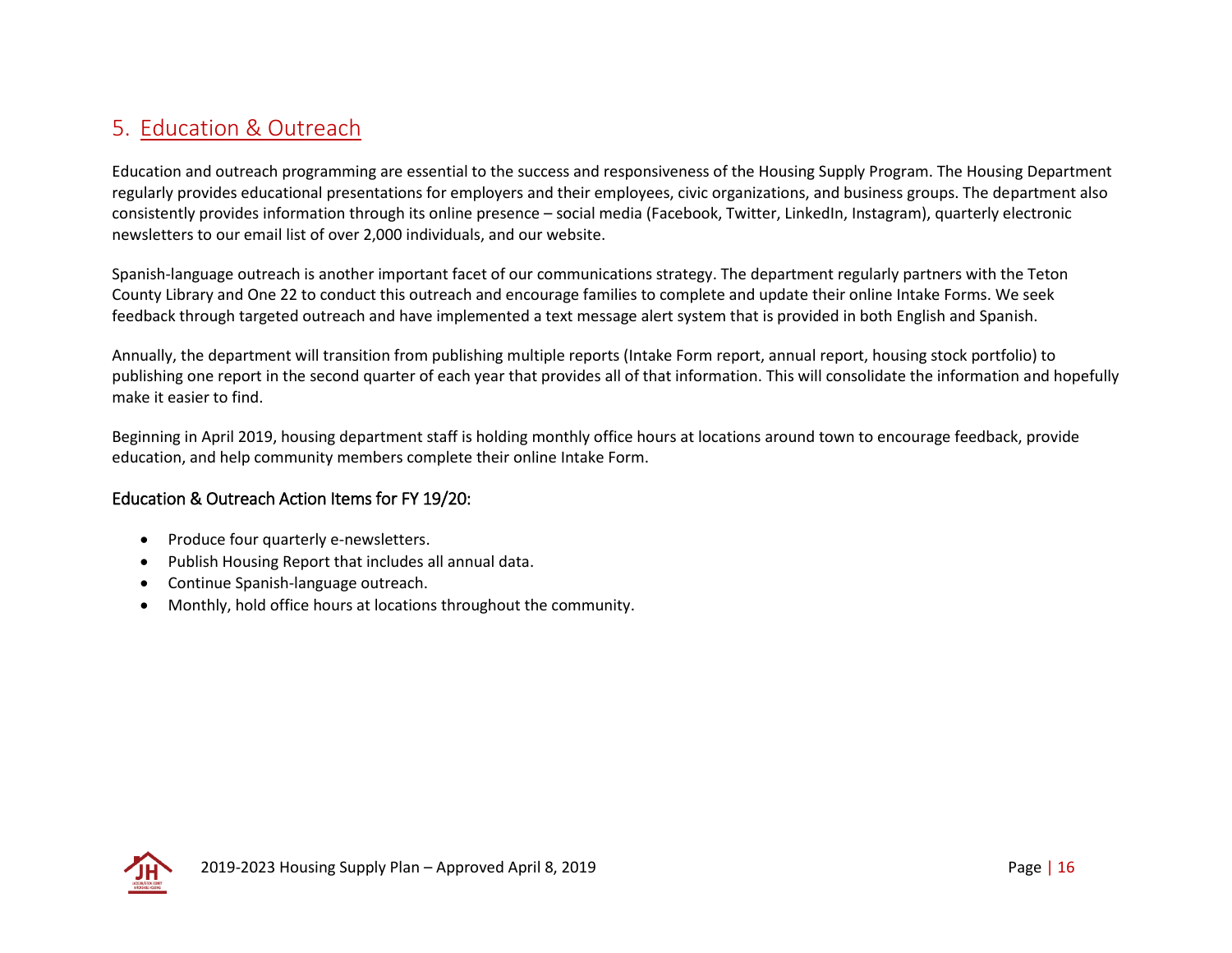# Appendix A: Pipeline

| Sketch Plan Approvals as of 1/1/2019 |    |                   |      |  |  |  |  |  |  |  |  |
|--------------------------------------|----|-------------------|------|--|--|--|--|--|--|--|--|
| Webster Laplant - JHMR               |    |                   |      |  |  |  |  |  |  |  |  |
| Dorms                                | 24 | Employer          | Rent |  |  |  |  |  |  |  |  |
| <b>Shooting Star West</b>            | 15 | None              | Own  |  |  |  |  |  |  |  |  |
|                                      |    | Total             |      |  |  |  |  |  |  |  |  |
| <b>Total Sketch Plan Units</b>       | 39 | <b>Restricted</b> | 24   |  |  |  |  |  |  |  |  |

| Development Plan Approvals as of 1/1/2019 |                |                            |      |
|-------------------------------------------|----------------|----------------------------|------|
| Sporting Club Employee<br>Housing         | 4              | Employer                   | Rent |
| <b>Center Street Hotel</b>                | 4              | $<$ 120%                   | Rent |
| Hidden Hollow -<br>Townhome               | 20             | None                       | Own  |
| Hidden Hollow - SF Lots                   | 13             | None                       | Own  |
| Grove Phase 3                             | 8              | < 80%                      | Own  |
| 550 W. Broadway -<br>Sagebrush Apts.      | 32             | Workforce                  | Rent |
| 551 W. Broadway -<br>Sagebrush Apts.      | 58             | None                       | Rent |
| TSS Mad Dog Ranch                         | $\mathfrak{p}$ | <120%                      | Rent |
| 1255 W Highway 22 -<br><b>Westview TH</b> | 4              | None                       | Own  |
| 1255 W Highway 22 -<br><b>Westview TH</b> | 16             | Workforce                  | Own  |
| <b>Pine Glades PUD</b>                    | 16             | None                       | Own  |
| <b>Total Dev. Plan Units</b>              | 177            | Total<br><b>Restricted</b> | 66   |

| Building Permits Issued as of 1/1/2019           |              |                   |      |  |  |  |  |  |  |  |
|--------------------------------------------------|--------------|-------------------|------|--|--|--|--|--|--|--|
| 400 W Snow King (Parks &                         |              |                   |      |  |  |  |  |  |  |  |
| Rec)                                             | 21           | Employer          | Rent |  |  |  |  |  |  |  |
| Hidden Hollow - apartments                       | 14           | $<$ 120%          | Rent |  |  |  |  |  |  |  |
| Hidden Hollow - apartments                       | 60           | Workforce         | Rent |  |  |  |  |  |  |  |
| Hidden Hollow - apartments                       | 63           | None              | Rent |  |  |  |  |  |  |  |
| 825 S. Snow King - Grove 3                       | 4            | <80%              | Own  |  |  |  |  |  |  |  |
| 833 W. Snow King - Grove 3                       | 4            | <80%              | Own  |  |  |  |  |  |  |  |
| Old West Cabins                                  | 12           | ARU               | Rent |  |  |  |  |  |  |  |
| Rabbit Row                                       | 11           | ARU               | Rent |  |  |  |  |  |  |  |
| <b>Rabbit Row</b>                                | $\mathbf{1}$ | <120%             | Rent |  |  |  |  |  |  |  |
| <b>SRSC Employee Dorm</b>                        | 15           | <120%             | Rent |  |  |  |  |  |  |  |
| <b>Teton Brewing (Stillwest)</b>                 | 3            | <120%             | Rent |  |  |  |  |  |  |  |
| Bank of Jackson Hole                             | 2            | ARU               | Rent |  |  |  |  |  |  |  |
| <b>Brushbuck</b>                                 | $\mathbf{1}$ | <120%             | Rent |  |  |  |  |  |  |  |
| 85 E. Snow King                                  | 1            | <120%             | Rent |  |  |  |  |  |  |  |
| 160 E. Broadway - Kismett II                     | 2            | <120%             | Rent |  |  |  |  |  |  |  |
| 160 E. Broadway - Kismett II<br>2:1 Bonus        | 1            | Workforce         | Rent |  |  |  |  |  |  |  |
| 160 E. Broadway - Kismett II                     |              |                   |      |  |  |  |  |  |  |  |
| 2:1 Bonus                                        | $\mathbf{1}$ | None              | Rent |  |  |  |  |  |  |  |
| 265 E Broadway                                   | 1            | <120%             | Rent |  |  |  |  |  |  |  |
| ARU to Main House (in                            |              |                   |      |  |  |  |  |  |  |  |
| County)                                          | 20           | ARU               | Rent |  |  |  |  |  |  |  |
| <b>Detached Single Family</b><br><b>Dwelling</b> | 165          |                   |      |  |  |  |  |  |  |  |
| <b>Attached Single Family</b>                    |              | None              | Own  |  |  |  |  |  |  |  |
| <b>Dwelling</b>                                  | 20           | None              | Own  |  |  |  |  |  |  |  |
|                                                  |              | Total             |      |  |  |  |  |  |  |  |
| <b>Total Building Permit Units</b>               | 422          | <b>Restricted</b> | 153  |  |  |  |  |  |  |  |

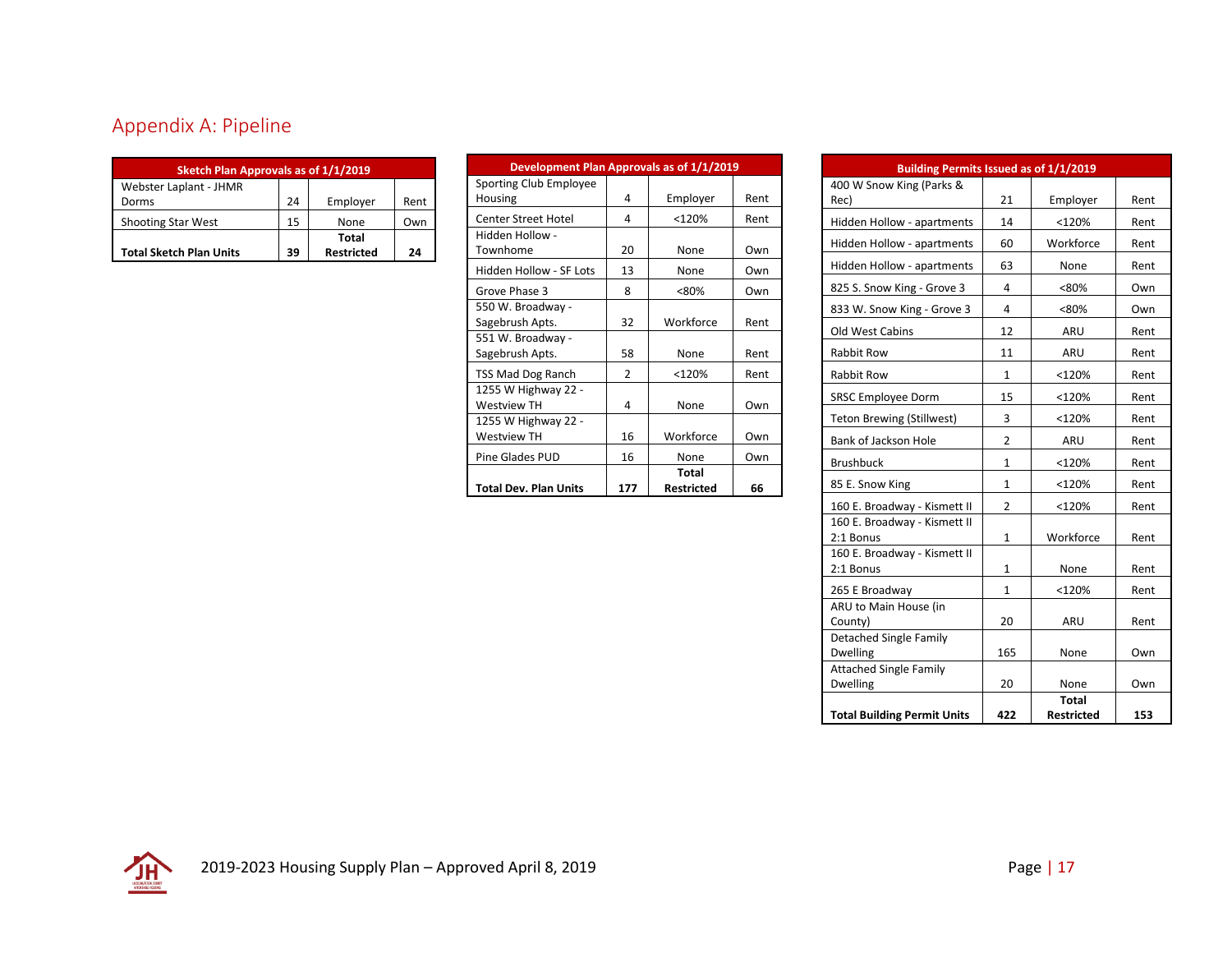|                                                          |              |                                      |                     | Potential Workforce Housing Opportunities on Existing Town/County Land                                                                                                 |                                                                                                                                          |
|----------------------------------------------------------|--------------|--------------------------------------|---------------------|------------------------------------------------------------------------------------------------------------------------------------------------------------------------|------------------------------------------------------------------------------------------------------------------------------------------|
| <b>Address</b>                                           | <b>Size</b>  | <b>Future</b><br>Zoning              | Owner               | Other Info                                                                                                                                                             | <b>Recommended Next Steps</b>                                                                                                            |
| <b>TBD</b>                                               | <b>TBD</b>   | CR-1, CR-2,<br>CR-3, NH-1,<br>$NM-2$ | JTCHA, ToJ, TC      | Future land purchase, location TBD.                                                                                                                                    | Acquire appropriately zoned land on which workforce<br>housing can be built.                                                             |
| 105 Mercill Ave                                          | $0.52$ acres | $CR-2$                               | <b>Teton County</b> | RFP responses due May 23, 2019.                                                                                                                                        | Choose development partner and construct housing.                                                                                        |
| 440 West Kelly Ave                                       | 0.31         | $NH-1$                               | <b>JTCHA</b>        | Purchased in January 2019. RFP responses due<br>April 5, 2019.                                                                                                         | Choose development partner and construct housing.                                                                                        |
| 255 & 257 West Kelly Ave,<br>360 & 380 South Jackson St. | 0.68 acres   | $NH-1$                               | <b>Teton County</b> | CR-2 zoning will allow for the utilization of the "fill<br>the box" 2 for 1 workforce housing tool. Potential<br>to partner with an adjacent landowner exists.         | Continue working with partner to advance project<br>timeline.                                                                            |
| <b>Eastern Portion of Karns</b><br><b>Meadow Tract 4</b> | 0.65 acres   | Suburban                             |                     | Town of Jackson   An EA is currently underway.                                                                                                                         | Assuming EA suggests that housing is an appropriate use<br>at this site, rezone to NH-1 and release RFP to develop<br>workforce housing. |
| 3590 North Kennel Lane                                   | 5 acres      | <b>NC</b>                            | <b>JTCHA</b>        | Current zoning allows for a single-family residence.                                                                                                                   | Rezone to allow for the construction of workforce<br>housing or sell/trade property.                                                     |
| 955 Maple Way                                            | 0.12 acres   | $NH-1$                               | Town of Jackson     | Purchased for new road alignment. No plans for<br>new alignmnet exist today. New zoning requires<br>minimum of 3 units.                                                |                                                                                                                                          |
| 930 & 940 Simon Ln                                       | 0.24 acres   | $NH-1$                               | Town of Jackson     | Purchased for new road alignment. No plans for<br>new alignmnet exist today. These two lots are<br>adjacent and offer an opportunity to build at least<br>6 new units. | Consolidate ownership to maximize development<br>potential.                                                                              |
| 915 Simon Ln                                             | $0.12$ acres | $NH-1$                               | Town of Jackson     | Purchased for new road alignment and<br>roundabout. No plans for new                                                                                                   |                                                                                                                                          |

## Appendix B: Town & County Public Lands Inventory

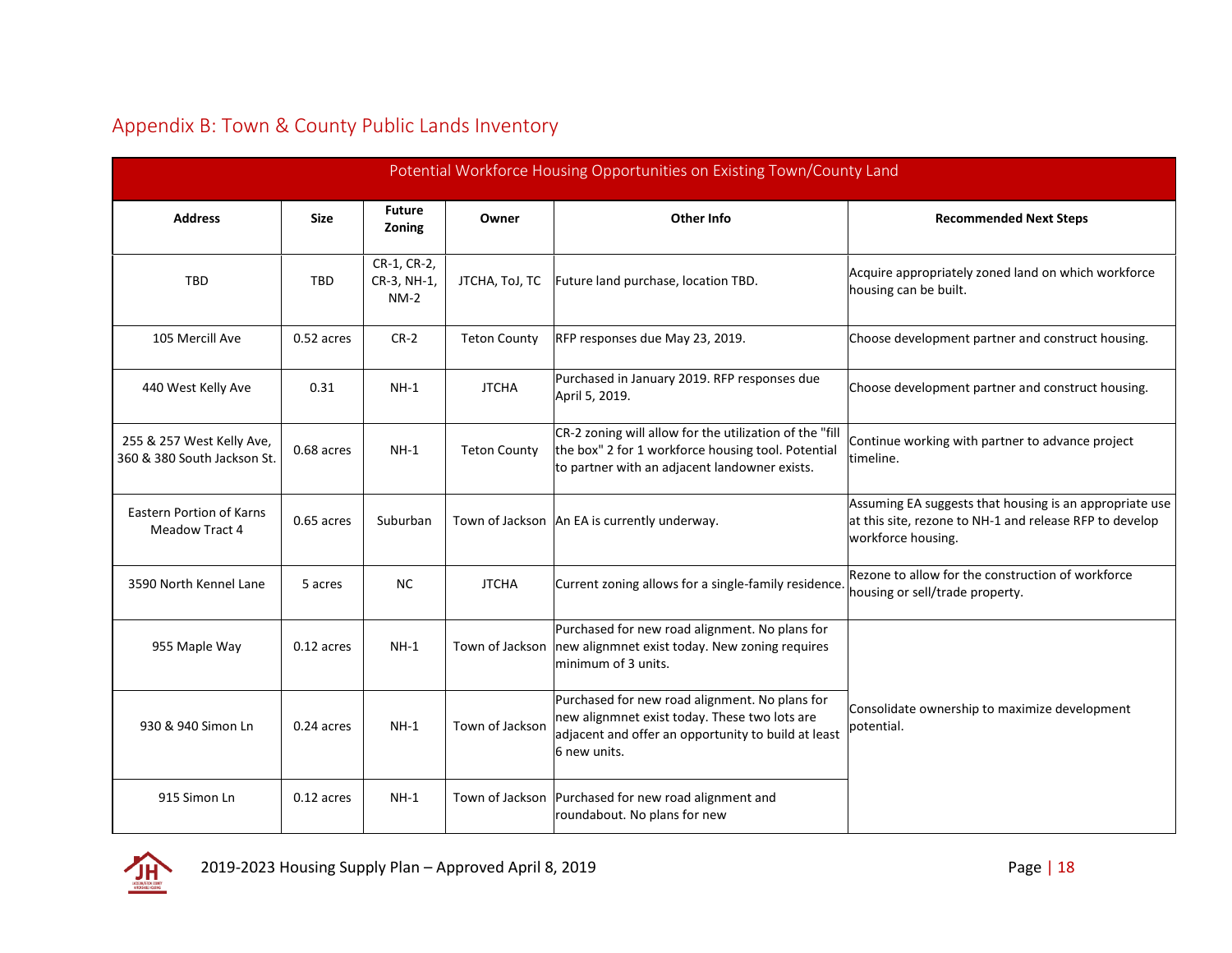|                           |              |           |                     | alignment/roundabout exist today. New zoning<br>requires minimum of 3 units.                                               |                                                                                                                                       |
|---------------------------|--------------|-----------|---------------------|----------------------------------------------------------------------------------------------------------------------------|---------------------------------------------------------------------------------------------------------------------------------------|
| 410 Scott Ln              | 0.21 acres   | $NL-2$    | Town of Jackson     | Purchased for new road alignment and<br>roundabout. Potential executive housing w/1 ARU.                                   |                                                                                                                                       |
| 55 Karns Meadow Drive     | 5.75 acres   | P/SP      | Town of Jackson     | START Facility. Potential for 26 units based on<br>current design.                                                         | Include site as part of the master planning process for<br>400 West Snow King Avenue.                                                 |
| 400 West Snow King Avenue | 6 acres      | P/SP      | Town of Jackson     | Public Works, TC Parks and Rec housing and<br>maintenance. Opportunity to master plan the<br>property for all future uses. | Master plan site and bring recommendations to Town<br>Council.                                                                        |
| 305 West Snow King Avenue | 17.5 acres   | P/SP      |                     | Town of Jackson   Fairgrounds. Lease expires in December 31, 2026.                                                         | 2020: Master plan site.                                                                                                               |
| 270 W Deloney Ave         | 0.32 acres   | P/SP      | Town of Jackson     | Parking lot - potential to build parking garage,<br>housing                                                                | After parking study is complete, analyze efficacy of                                                                                  |
| 230 W Deloney Ave         | 0.48 acres   | P/SP      | Town of Jackson     | Parking lot - potential to build parking garage,<br>housing                                                                | redeveloping site to include housing.                                                                                                 |
| 195 E Deloney Ave         | 0.45 acres   | P/SP      | Town of Jackson     | Parking lot - potential to build parking garage,<br>housing                                                                | After parking study is complete, analyze efficacy of<br>redeveloping site to include housing.                                         |
| 9800 S Highway 89         | 2.4 acres    | 2019      | <b>Teton County</b> | Future Fire Station. Potential for 5-10 housing<br>units.                                                                  |                                                                                                                                       |
| 125 Virginian Lane        | 3.72 acres   | P/SP      | <b>Teton County</b> | Library - potential to build parking garage, housing                                                                       | After parking study is complete, analyze efficacy of<br>redeveoping site to include housing.                                          |
| 140 E Simpson Ave         | $0.21$ acres | <b>OR</b> | <b>Teton County</b> | Parking lot - potential to build parking garage,<br>housing                                                                | With current zoning, highest and best use is to sell and<br>reinvest funds into housing - whether employee or<br>community workforce. |
| 2110 Hidden Ranch Lane    | 0.34 acres   | $NL-1$    | Town of Jackson     | Park exaction. Potential executive housing w/1<br>ARU.                                                                     | Sell, pay parks fee, and invest the remaining revenue<br>into future workforce housing development.                                   |

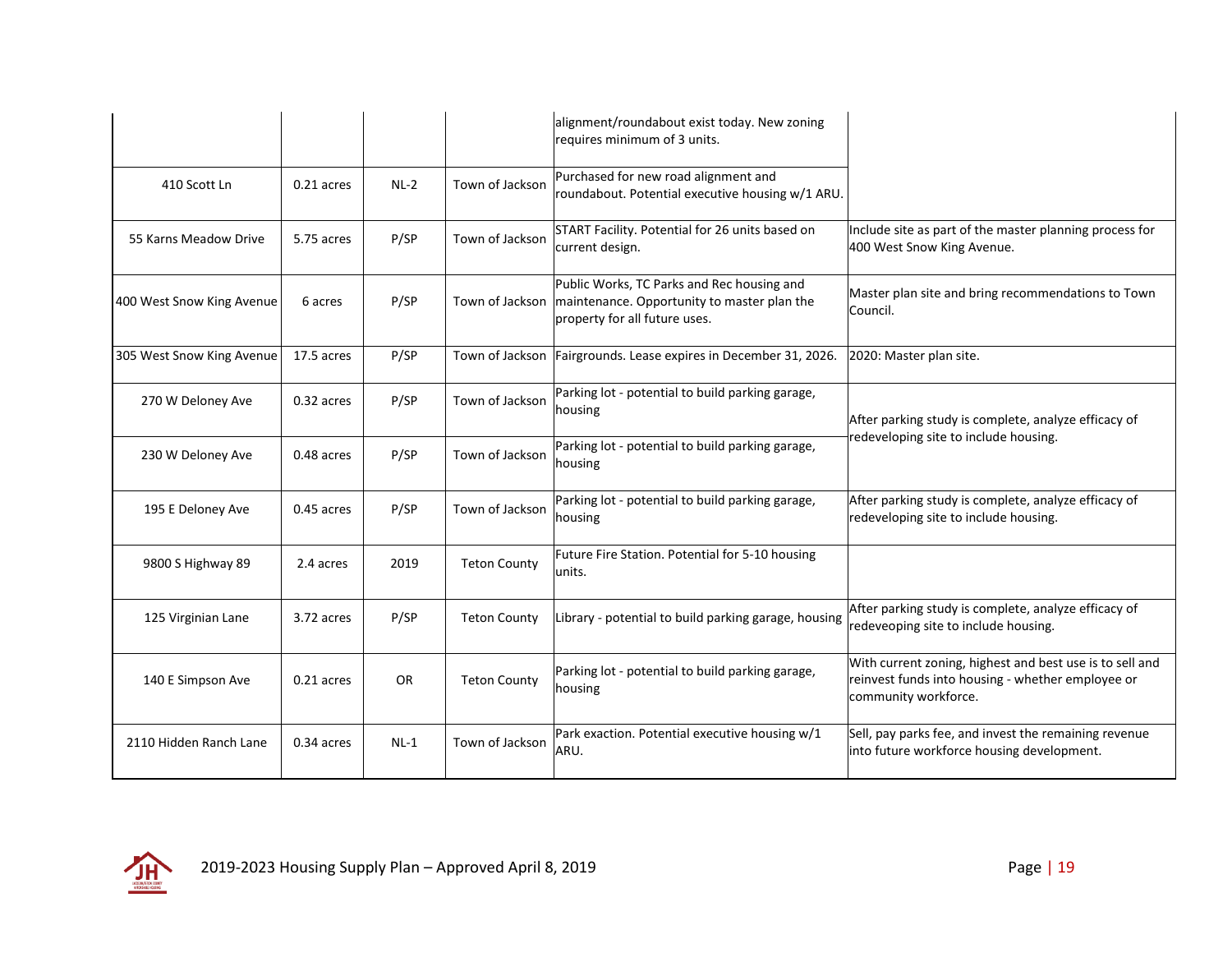# Appendix C: Housing Supply Program Gantt Chart

| <b>Housing Supply Program</b>                          |            |                |                |            |       |                |                |            |    |                |                |                  |      |                |                |    |    |                |                |    |
|--------------------------------------------------------|------------|----------------|----------------|------------|-------|----------------|----------------|------------|----|----------------|----------------|------------------|------|----------------|----------------|----|----|----------------|----------------|----|
|                                                        | 2019       |                |                | 2020       |       |                | 2021           |            |    | 2022           |                |                  | 2023 |                |                |    |    |                |                |    |
| Project                                                |            | Q <sub>2</sub> | Q <sub>3</sub> | Q4         | Q1    | Q <sub>2</sub> | Q <sub>3</sub> | Q4         | Q1 | Q <sub>2</sub> | Q <sub>3</sub> | Q4               | Q1   | Q <sub>2</sub> | Q <sub>3</sub> | Q4 | Q1 | Q <sub>2</sub> | Q <sub>3</sub> | Q4 |
| 174 N. King Street Rentals                             |            | Apply          | Notice GB      |            |       |                |                |            |    | 30 units       |                |                  |      |                |                |    |    |                |                |    |
| Grove Phase 3                                          |            |                | 8 units        |            |       |                |                |            |    | 8 units        |                |                  |      |                |                |    |    |                |                |    |
| 440 West Kelly Avenue                                  | <b>RFP</b> | Award          |                |            |       |                | 15 units       |            |    |                |                |                  |      |                |                |    |    |                |                |    |
| 105 Mercill Avenue                                     | <b>RFP</b> | Award          |                |            |       |                |                |            |    |                | 22 units       |                  |      |                |                |    |    |                |                |    |
| Jackson/Kelly Project                                  |            |                |                |            |       |                |                | <b>RFP</b> |    | Award          |                |                  |      |                |                |    |    |                |                |    |
| Karns Meadow Tract 4                                   |            | EA             | Plat           | <b>RFP</b> | Award |                |                |            |    |                |                | <b>TBD</b> units |      |                |                |    |    |                |                |    |
| Funding for housing - strategy, policy, implementation |            |                |                |            |       |                |                |            |    |                |                |                  |      |                |                |    |    |                |                |    |
| Public/Semipublic lands inventory                      |            |                |                |            |       |                |                |            |    |                |                |                  |      |                |                |    |    |                |                |    |
| Land Acquisition & PPP Development                     |            |                |                |            |       |                |                |            |    |                |                |                  |      |                |                |    |    |                |                |    |
| Sell 260 W. Broadway                                   |            |                |                |            |       |                |                |            |    |                |                |                  |      |                |                |    |    |                |                |    |
| Grove Phase 1 Future Use                               |            |                |                |            |       |                |                |            |    |                |                |                  |      |                |                |    |    |                |                |    |
| Regional Employer Roundtable                           |            |                |                |            |       |                |                |            |    |                |                |                  |      |                |                |    |    |                |                |    |
| <b>Workforce Housing State Park</b>                    |            |                |                |            |       |                |                |            |    |                |                |                  |      |                |                |    |    |                |                |    |
| 3590 N. Kennel Lane                                    |            |                |                |            |       |                |                |            |    |                |                |                  |      |                |                |    |    |                |                |    |
| 400 W. Snow King - Planning for future use             |            |                |                |            |       |                |                |            |    |                |                |                  |      |                |                |    |    |                |                |    |
| Transfer Dev. Rights - feasibility & implementation    |            |                |                |            |       |                |                |            |    |                |                |                  |      |                |                |    |    |                |                |    |
| <b>Preservation Fund</b>                               |            |                |                |            |       |                |                |            |    |                |                |                  |      |                |                |    |    |                |                |    |
| Accessory Residential Unit Fund                        |            |                |                |            |       |                |                |            |    |                |                |                  |      |                |                |    |    |                |                |    |
| Quarterly e-newsletters                                |            |                |                |            |       |                |                |            |    |                |                |                  |      |                |                |    |    |                |                |    |
| <b>Housing Report</b>                                  |            |                |                |            |       |                |                |            |    |                |                |                  |      |                |                |    |    |                |                |    |
| Montly Community Outreach                              |            |                |                |            |       |                |                |            |    |                |                |                  |      |                |                |    |    |                |                |    |

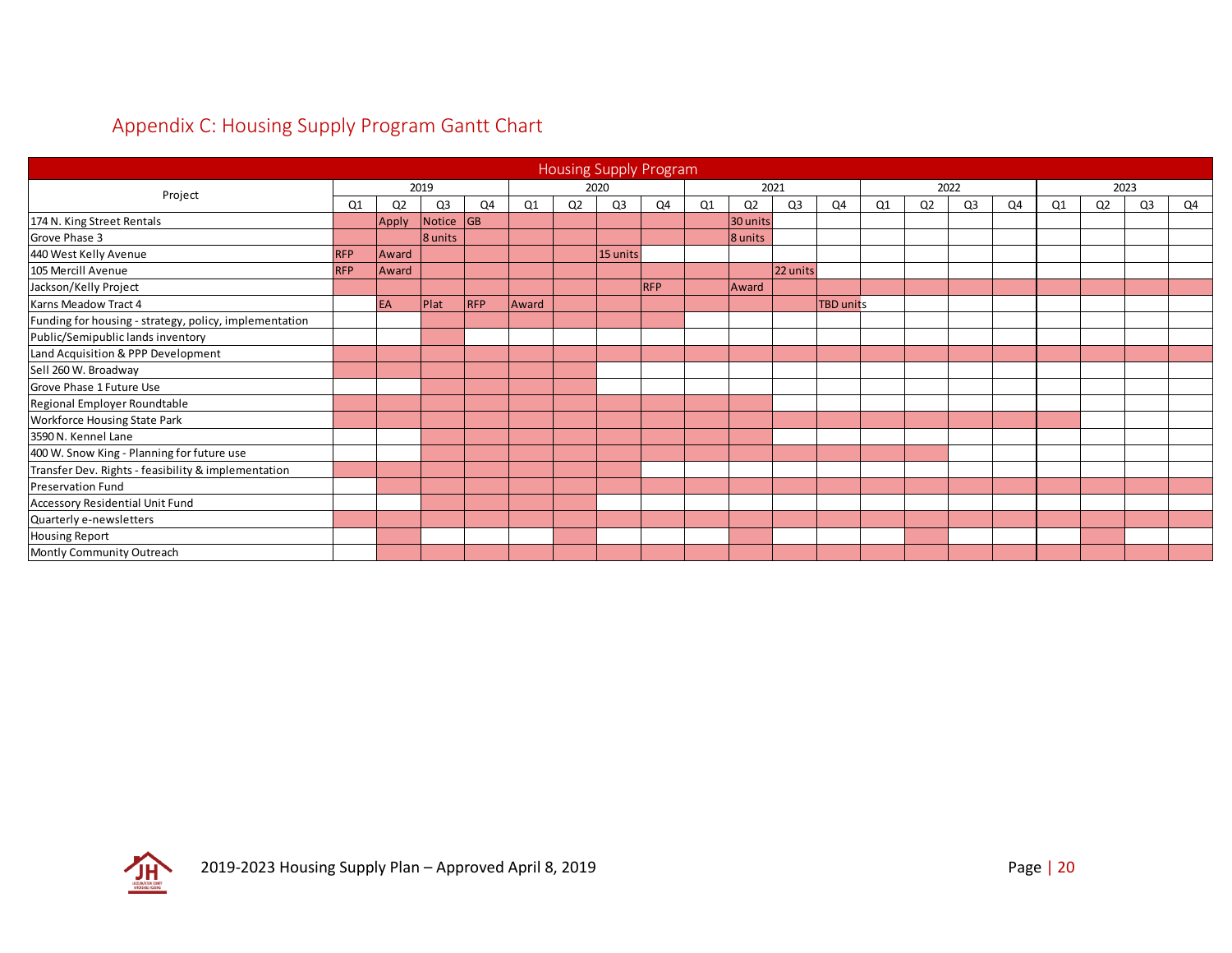#### Appendix D: Frequently Used Terms

Area Median Income (AMI) – the midpoint of a region's income distribution – half of households in a region earn more than the median and half earn less than the median.

Accessory Residential Unit (ARU) – these units are also known as guesthouses, backyard cottages, granny flats, mother-in-law suites, etc. and are allowed in all zones in the Town of Jackson. The LDRs require that persons residing in an ARU are either employed full time for a local business, related to the landowner, or a non-paying intermittent guest of the landowner. These units are typically less than 800 square feet in size.

Board of County Commissioners (BCC) – five-person board of elected officials who are charged with administering the Teton County government. The Teton County BCC is comprised of 5 individuals and are elected to four-year terms.

Housing Supply Board (HSB) – seven-person board that is appointed to three year terms and exists to provide expertise, support, and direction to the Housing Director for the purposes of guiding the Housing Supply Program.

Indicator Report – produced annually, presents and analyzes 19 indicators identified in the Comprehensive Plan as being important indications as to whether the community is living its values: Ecosystem Stewardship, Growth Management, and Quality of Life.

Jackson/Teton County Housing Authority (JTCHA) –three-person board that is appointed to five year terms and exists to hear appeals of the Housing Manager's decisions, acquire and sell property, and take on debt.

Land Development Regulation (LDR) – rules that regulate any aspect of development and include zoning, rezoning, permitted use, special exceptions, prohibited use, zoning districts, zoning overlays, housing mitigation requirements, etc.

Low Income Housing Tax Credits (LIHTC) – the federal government's primary program for encouraging the investment of private equity in the development of affordable rental housing for low-income households.

Median Family Income (MFI) – calculated annually by HUD using data from the American Community Survey and Consumer Price Index forecast published by the Congressional Budget Office to bring the ACS data forward from mid-year to the mid-point of the fiscal year when new limits are published. In Teton County, statistically valid one-year data from the ACS is not available, so five-year data is used. "Family" refers to the Census definition of a family, which is a householder with one or more other persons living in the same household who are related to the householder by birth, marriage, or adoption. One-person households and multi-person households of unrelated individuals are excluded from the calculation.